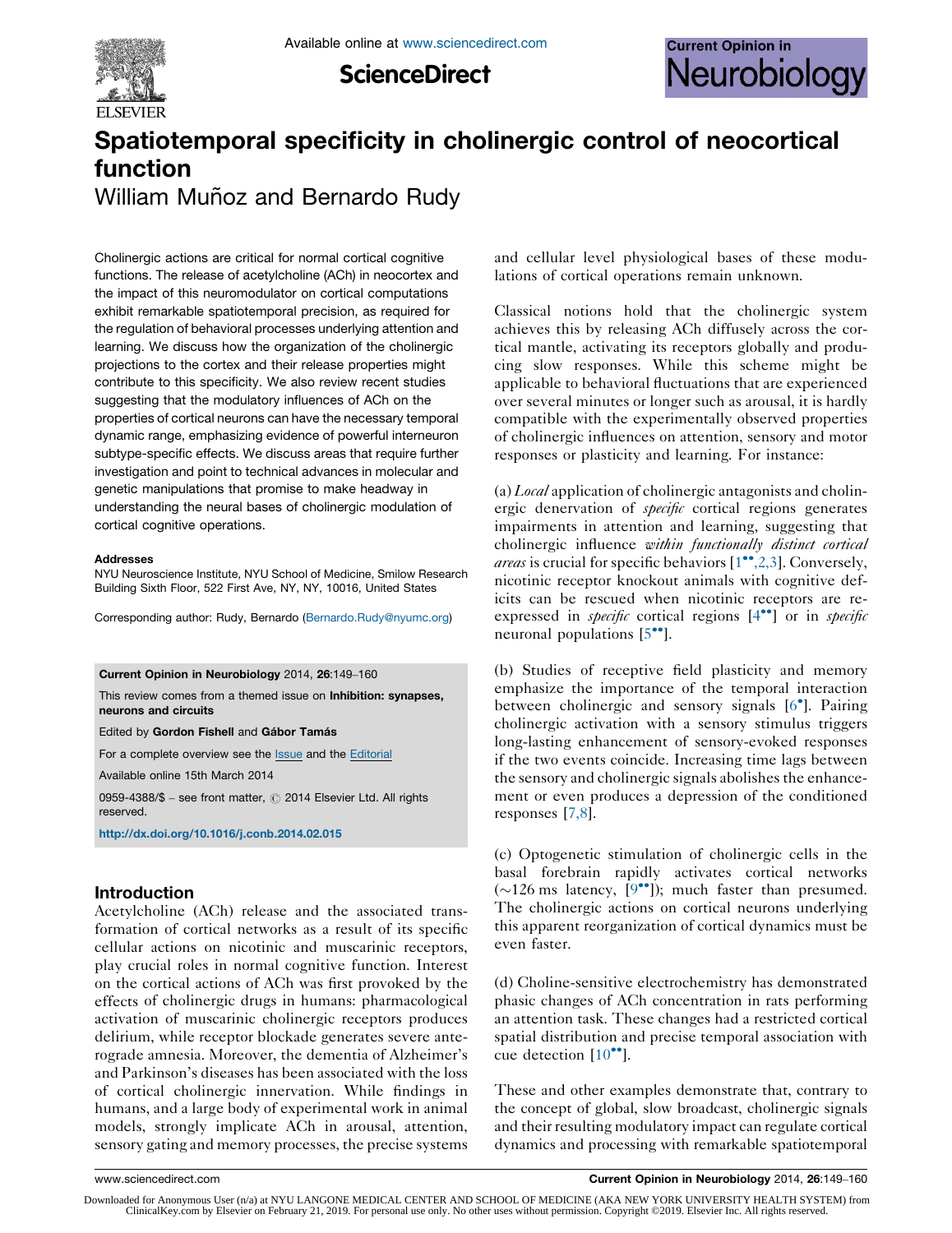precision. These properties allow the cholinergic system to participate in cortical processes that require that contextual cholinergic signals act in concert with local computations, such as the processing of relevant sensory inputs, in order to guide behavior. Here, we will review emerging data on the central question of how this specificity and spatiotemporal range of function might be supported by: (A) the functional organization of the cholinergic projections to the cortex,  $(B)$ the mode of transmission of ACh at cholinergic terminals, and (C) the cell-type specificity and dynamics of its actions on excitatory and inhibitory cortical neurons; factors outlined in [Figure](#page-2-0) 1. We emphasize the actions of ACh on inhibitory neurons, as neuromodulation of inhibitory tone is posed to exert widespread network effects by virtue of the dense axonal arborization of GABAergic interneurons, the importance of these cells in shaping principal cell activity, and the observation that inhibitory tone can affect the induction of synaptic plasticity. Moreover, the existence of many distinct types of cortical interneurons, each with specific connectivity and impact on principal cell physiology, and their interneuron-specific cholinergic modulation, contributes to the diversity and spatiotemporal specificity of cholinergic modulation of cortical activity and functions.

### Is localized ACh release supported by the functional organization of cholinergic projections?

Cholinergic projections to the neocortex arise from neurons in the nucleus basalis and associated magnocellular nuclei in the basal forebrain [\[11](#page-9-0)]. These projections have been classically thought to innervate the cortex diffusely, exerting global cholinergic control [\[12](#page-9-0)–15]. Nevertheless, hints of an organization scheme were found in the rough topographic layout of the rostrocaudal sequence of neurons in the basal forebrain, projecting to progressively medial-to-lateral cortical spaces [\[16](#page-9-0)–18]. Dual retrograde tracing suggested that while, as a whole, the projection system follows this trend, labeled regions of cholinergic cells in the basal forebrain still largely overlap when the dyes are injected in distant cortical areas [\[16,19\]](#page-9-0). Yet, the same experimental approach suggested that individual [cholinergic](#page-9-0) cells innervate a restricted cortical space  $[16, 18-21, 22^{\circ}]$ . Together, these findings led to a *mosaic* model in which cholinergic cells with localized terminal domains, project to different cortical regions than neighboring cells [\(Figure](#page-2-0) 1A). Even if focally activated, a system with this organization would be posed to have widespread effects across the cortex [\[19](#page-9-0)].

Recent experimental evidence indicates that this scheme is simplistic and incomplete. Importantly, it cannot account for the localized 'phasic' component of ACh release that has been measured in attending animals [\[10](#page-9-0)<sup>\*</sup>]. An exciting proposal comes from re-examining with retrograde tracing the anatomical overlap of cholinergic neurons in relationship to the cortico-cortical interactions between their projection domains. Zaborszky and colleagues found that the degree of overlap of labeled neuron location within the basal forebrain is positively correlated to the connection strength between the differ-ent injected cortical regions [\[22](#page-9-0)<sup>°</sup>]. These finding suggest a shift in understanding from the *mosaic* to a *modular* organization of the cholinergic system [\(Figure](#page-2-0) 1A). In this new model, segregated bands of neighboring cholinergic cells do not project disparately across the cortical mantle, but instead possess defined cortical targets that are, in turn, functionally associated.

However, it is important to consider that these morphological inferences about basal forebrain cholinergic neurons come from double retrograde tracer experiments, which are associated with a number of caveats. To date, completely reconstructed cholinergic neurons with the complete extent of their cortical terminal arborizations have not been reported. The issues discussed here beg for a reappraisal of the anatomy and the specific connectivity of cells of the cholinergic projection system in the context of current genetic and molecular tools ([Figure](#page-2-0) 1A).

Aside from anatomical considerations, ACh release might also be finely regulated, locally within terminal cortical areas, by a presynaptic mechanism. Based on electrophysiological and pharmacological evidence, it has been suggested that behavior-dependent glutamate release can lead to the activation of glutamate heteroreceptors on cholinergic axons, triggering ACh release [\[23,24\]](#page-9-0). In the model resulting from these observations, even a diffusely organized projection system might attain anatomical precision by virtue of the specificity of glutamatergic signaling. A similar glutamatergic presynaptic regulation has been suggested for mesolimbic dopamine release, wherein glutamate released from limbic and cortical axons has a *facilitating influence* on 'tonic' dopamine efflux [\[25,26\]](#page-9-0).

## Spatiotemporal specificity from the transmission mode of cholinergic terminals?

Current choline-sensitive electrochemistry can detect 'phasic' and 'tonic' changes in extracellular acetylcholine concentration in the scales of seconds and minutes, respectively [\[10](#page-9-0)<sup>\*</sup>]. While these measurements are more precise than data obtained through traditional microdialysis, synaptic neurotransmission does not lie within the sensitivity range of this methodology. Indeed, whether ACh is released at classic synaptic junctions or from non-junctional sites has been a matter of much debate, and is an issue with profound implications for the spatiotemporal scale of cholinergic influences on cortical neurons. Ultrastructural inspection of presumed cholinergic release sites, or varicosities, have revealed conflicting pictures regarding their junctional specializations, from the nearly complete absence of synapses, to the moderate

Current Opinion in Neurobiology 2014, 26:149–160 www.sciencedirect.com

Downloaded for Anonymous User (n/a) at NYU LANGONE MEDICAL CENTER AND SCHOOL OF MEDICINE (AKA NEW YORK UNIVERSITY HEALTH SYSTEM) from ClinicalKey.com by Elsevier on February 21, 2019. For personal use only. No other uses without permission. Copyright ©2019. Elsevier Inc. All rights reserved.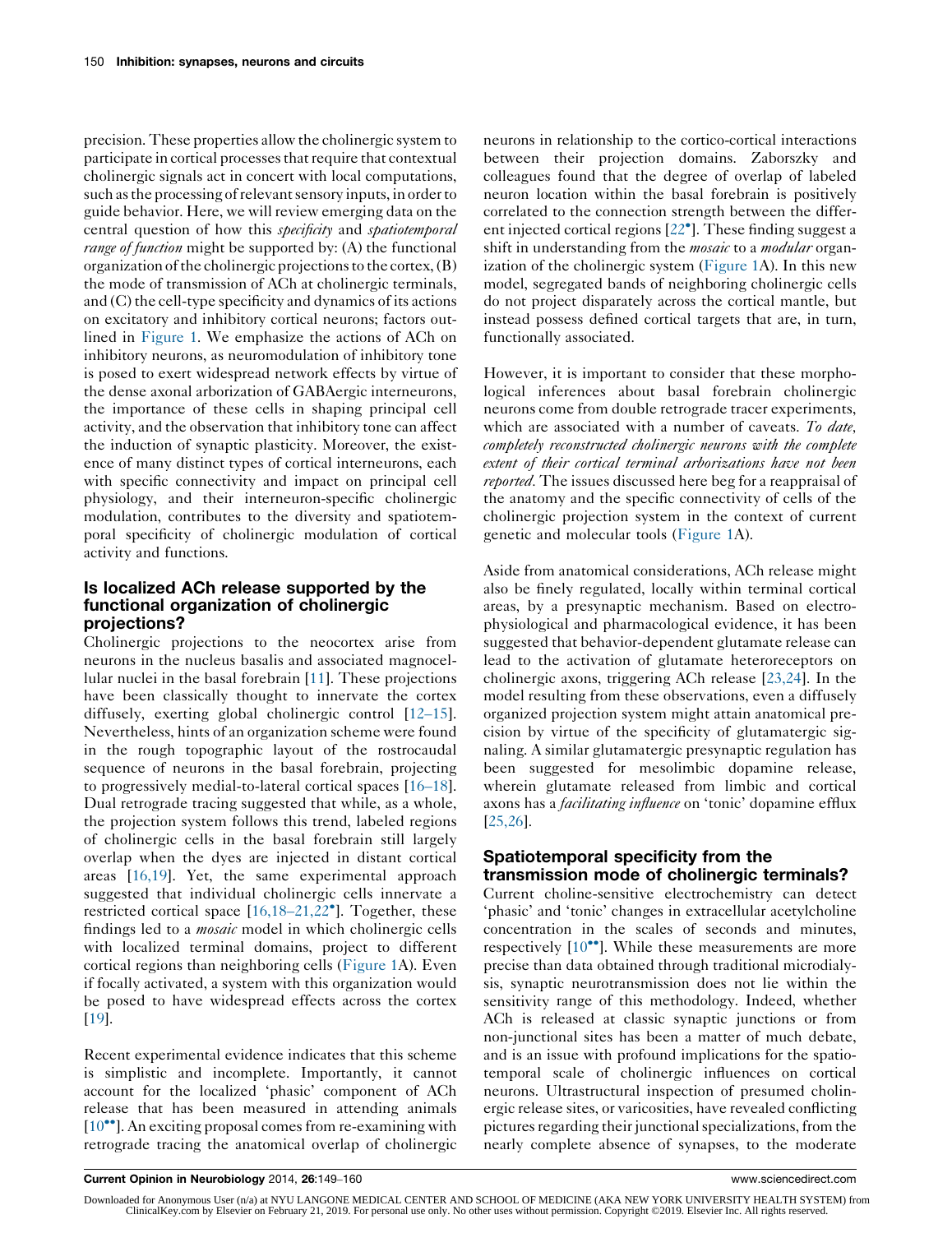

#### Factors that control the spatiotemporal specificity of cholinergic actions in the cortex. The spatiotemporal precision of the cholinergic system is a function of a number of factors, three of which are discussed throughout this review. (A) First, the functional organization of cholinergic projections to the cortex. The spatial extent and specificity of individual and collective cholinergic cell innervation of the cortex is a major determinant of the spatial range of ACh release and impact. Anatomical investigation of these issues led to two organizational models (diffuse and mosaic) of the cortical cholinergic projections from the basal forebrain. These models fit with classical notions of diffuse and global cholinergic broadcast, as activation of either model system would lead to widespread cortical ACh modulation. However, recent anatomical reexamination suggests that the functional organization of these projections might follow a different principle. In the proposed modular model, neighboring cholinergic cells project to distinct cortical areas that are, in turn, functionally interconnected. Such an organization could mediate localized ACh release in specific cortical regions, as well as coordinate modulatory influences across computational pathways in the cortex. Modern anatomical and genetic approaches offer opportunities to continue delying into the organization and specificity of the cholinergic projections. For instance, whether there is specificity in the cortical postsynaptic targets of individual cholinergic cells remains elusive, and could be investigated with new tools and approaches that take advantage of advances in molecular genetics. Moreover, although the anatomical terminal innervation of the cholinergic system sets upper and lower spatial boundaries for cholinergic actions, understanding the functional scale of ACh impact requires that we consider the functional inputs to the cholinergic projection system, an issue that is not discussed here. Whether functional inputs activate this structure diffusely, or whether they focally drive circumscribed cholinergic projection cell groups remains to be investigated. (B) A second factor determining the spatiotemporal precision of cholinergic action is the mode of transmission of ACh at cholinergic terminals in the cortex. It has been argued that ACh is released from non-junctional sites, mediating slow and diffuse activation of cholinergic receptors over large cortical spaces (volume transmission). However, recent anatomical and electrophysiological data suggest that the point-to-point precision of classical synaptic transmission can be observed in the cortical cholinergic system, circumscribing fast cholinergic signaling to contacted cortical elements. (C) The third factor determining spatiotemporal precision is the diversity and dynamics of the cell-type specific effects of ACh. The spatiotemporal profile of ACh concentration interacts with the particular sensitivity, kinetics, and localization of diverse cholinergic receptors in postsynaptic targets. Together with cell-type specific expression of these receptors and downstream signaling cascades, these interactions determine the spatiotemporal coordination, interplay and predominance of a diversity of ACh effects in specific cortical cells and networks.

### www.sciencedirect.com **Current Opinion in Neurobiology** 2014, 26:149-160

 Downloaded for Anonymous User (n/a) at NYU LANGONE MEDICAL CENTER AND SCHOOL OF MEDICINE (AKA NEW YORK UNIVERSITY HEALTH SYSTEM) from ClinicalKey.com by Elsevier on February 21, 2019. For personal use only. No other uses without permission. Copyright ©2019. Elsevier Inc. All rights reserved.

#### <span id="page-2-0"></span>Figure 1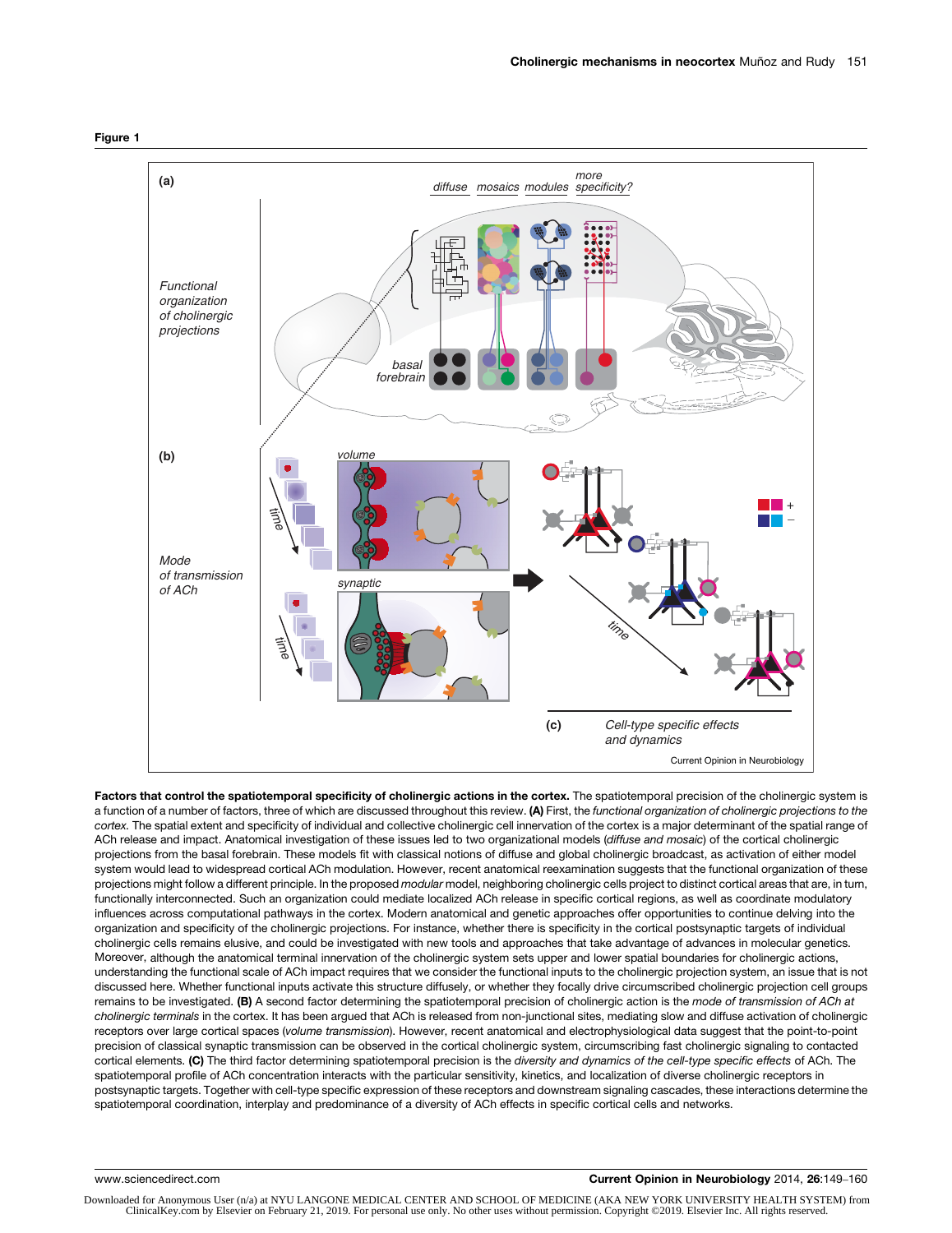presence of subtle, synapse-like contacts, and to the existence of *bona fide* symmetric and asymmetric synapses [\[27](#page-10-0)– [32\]](#page-10-0). Given that cholinergic signaling has been classically thought to act slowly and diffusely, reports indicating scarcity of synapses have been considered principal evidence supporting the concept of volume transmission: once ACh is released, it slowly diffuses until it reaches and influences a large extrasynaptic pool of receptors in wide cortical fields ([Figure](#page-2-0) 1B; [\[33\]](#page-10-0)).

However, reports that most cholinergic varicosities don't form synapses must be considered in light of a number of caveats. For instance, cholinergic synapses have been described as 'remarkably subtle and small, usually only identifiable in one or two sections,' and not showing prominent thickening of membrane appositions, suggesting that they may be rejected by some investigators because they fail to meet standard criteria for synapse classification [[27\]](#page-10-0). Hence, determining whether a cholinergic varicosity forms a synapse or not may require complete serial analysis to verify that small junctions are not missed. Also, evidence that cholinergic varicosities are the preferential sites of synapse formation is lacking. In the case of innervation in the neostriatum by dopaminergic axons, it has shown that synapses are not preferentially formed at varicosities [[34\]](#page-10-0).

Are these small, synapse-like contacts functionally relevant? Given their meager appearance, one might argue that these contacts are not true synapses. However, the fact that these contact sites are often associated with accumu-lated vesicles argues against that [\[27,28,35](#page-10-0)<sup>°</sup>]. Furthermore, a recent study has demonstrated that these profiles are associated with postsynaptic specializations containing neuroligin 2 [\[35](#page-10-0)<sup>°</sup>]. Neuroligins are known to participate in trans-synaptic signaling complexes with presynaptic neurexins that result in the recruitment of synaptic proteins, and maturation of both pre- and postsynaptic specializations. On this basis, the authors argue that these contact sites should be considered synapses, as well as point out that such densely labeled neuroligin 2 sites in cholinergic terminals are encountered far more frequently than presumed.

It is evident that the predominance and physiological relevance of synaptic ACh release in the cortex needs to be reassessed.

### Diverse and specific cellular mechanisms of cholinergic control in neocortex.

Ultimately, the spatiotemporal range of cholinergic signals influences the cortex by activating nicotinic and muscarinic receptors that are expressed ubiquitously by different cortical neurons [\(Figures](#page-4-0) 2 and 3). Starting with the groundbreaking experiments of Krešimir Krnjevic, intense effort has gone into dissecting these cellular actions of ACh, with the goal of understanding the

mechanisms of cholinergic modulation of network processing [[36\]](#page-10-0). For the most part investigators have characterized cholinergic responses of cortical neurons in acute slices, resulting in the discovery of a large number of cellular effects of cholinergic action. These are summarized in [Figure](#page-5-0) 3 and [Table](#page-6-0) 1 (see also reviews [[37,38](#page-10-0)]), and show that cholinergic signaling can increase or decrease neuronal excitability, as well as increase or decrease synaptic efficacy in a cell type-specific fashion.

Cholinergic effects on pyramidal cells (PCs) have been extensively studied, in different species and cortical areas, and there is general agreement that ACh enhances their excitability. Dampening effects have also been reported for pyramidal and spiny stellate cells, the glutamatergic cells that are the main recipients of sensory signals in layer 4 [\(Table](#page-6-0) 1). Much less understood are the effects of cholinergic modulation on GABAergic interneurons (INs), neurons that have critical roles in shaping network dynamics and functions [\[39](#page-10-0)–43]. This diverse population oflocal-circuitinhibitory cellsselectively innervate specific postsynaptic domains of principal cells, with each cell type implicated in a particular operational role and hence cholinergic effects on these neurons are likely to be of major significance and represent a potential source of specificity. However, not only is our knowledge of cholinergic modulation of these neurons incomplete, but the literature is full of contradictory observations, stemming in part from difficulties in identifying interneuron subtypes [\(Table](#page-6-0) 1). In fact, an influential paper [[44](#page-10-0)] found no correlation between subpopulations of INs defined on the basis of morphology and physiology and their responsiveness to neuromodulators. This lead to the view that either INs cannot be classified in a few discrete groups or specific subtypes do not have specific neuromodulatory responses.

A different picture is now emerging (see also [\[45](#page-10-0)]). Work primarily in rodents has shown that the expression of certain molecular markers can serve as an initial platform to classify interneuron subgroups with defined developmental origins, anatomy, intrinsic electrophysiological properties, and connectivity. These markers include the calcium-binding protein parvalbumin (PV) and the neuropeptide somatostatin (SOM), which label non-overlapping interneuron subpopulations. PV cells comprise both fast spiking (FS) basket and chandelier cells, while the SOM subgroup includes at least two subtypes, (1) the Martinotti cells in layer 5 and in layers 2/3, that target the distal dendrites of PCs, and (2) layer 4 SOM interneurons that target mainly FS cells in the same layer [[46](#page-10-0)]. Additionally, we recently showed that the expression of the ionotropic serotonin receptor (5-HT3aR) defines a third non-overlapping population of INs, and that PV, SST and 5-HT3aR-expressing INs together account for nearly 100% of all GABAergic cells in somatosensory cortex [\[47](#page-10-0)<sup>\*\*</sup>[,48,49](#page-10-0)]. The 5-HT3aR subgroup can be further divided in two subpopulations based on the

Current Opinion in Neurobiology 2014, 26:149–160 www.sciencedirect.com

Downloaded for Anonymous User (n/a) at NYU LANGONE MEDICAL CENTER AND SCHOOL OF MEDICINE (AKA NEW YORK UNIVERSITY HEALTH SYSTEM) from ClinicalKey.com by Elsevier on February 21, 2019. For personal use only. No other uses without permission. Copyright ©2019. Elsevier Inc. All rights reserved.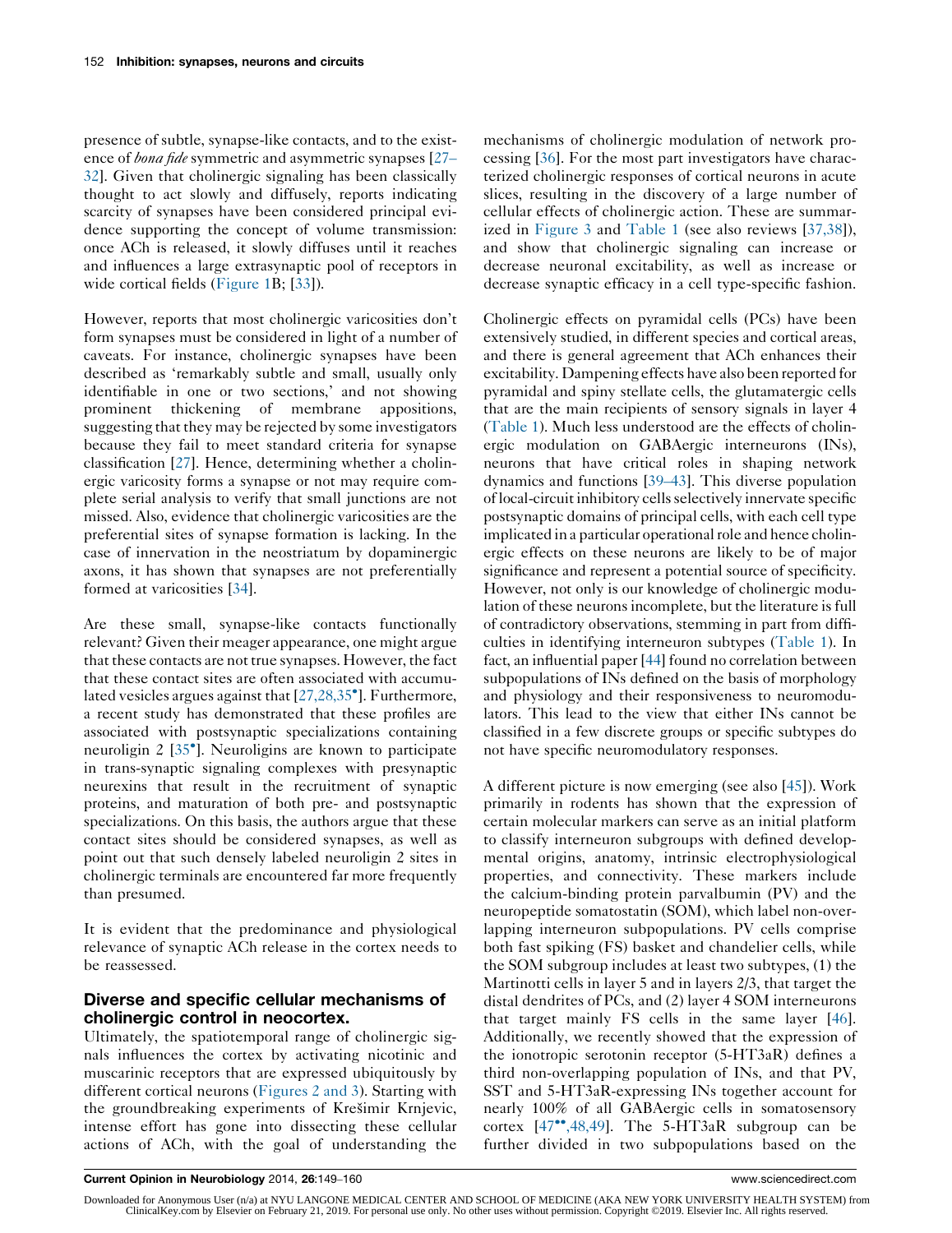

#### <span id="page-4-0"></span>Figure 2

Ionotropic (nicotinic) and metabotropic (muscarinic) receptors mediate the effects of ACh. (a and b) Nicotinic AChRs are pentameric proteins consisting of a large variety of subunits. The subunit composition dictates channel function. Those expressed in the brain primarily exist as  $\alpha$ 7 homopentamers (a) or  $\alpha$ 4 $\beta$ 2 heteropentamers, usually with a 2 $\alpha$ , 3 $\beta$  stoichiometry (b) [[38](#page-10-0)]. Shown are renderings of the side and top view of the receptors based on the closed structure of the Torpedo AChR (PDB code: 2bg9). The  $\alpha$ 4 subunit is colored blue, the  $\beta$ 2 subunit yellow, and the  $\alpha$ 7 subunit red. These two nAChR subtypes display dramatically distinct kinetics and pharmacological properties [[38\]](#page-10-0). Nicotinic responses are generally excitatory. Receptor activation produces transient depolarization due to the permeability of the ligand-gated channel with an equilibrium potential close to 0 mV. However, in addition to providing depolarization,  $\alpha$ 7 nAChRs can mediate slower cellular responses by virtue of the especially large  $Ca<sup>2+</sup>$  permeability of these receptors. (c) Muscarinic receptors are G-protein coupled receptors (GPCRs), with the typical seven transmembrane domain structure of these proteins. Five different subtypes are known (M1-M5), of which four subtypes M1-M4 are the predominant ones in neocortex. Their functions depend on the signaling cascades that are initiated by the binding of ACh, which in turn largely depend on the subtype of heterotrimeric G protein associated with the receptor. M1, M3 and M5 (often referred to as M1-type) couple to Gq/11 G proteins, while M2 and M4 (often referred to as M2-type) are Gi/o-coupled receptors [[57\]](#page-10-0). Upon binding of ACh to the receptor, the GDP associated with the G protein is exchanged for GTP. (d) Association with GTP produces the dissociation of the G protein. In the case of M1-type receptors the  $\alpha q/11$  subunit activates the enzyme phospholipase C b (PLC), which hydrolyses the membrane phospholipid phosphatidylinositol 4,5-bisphosphate (PIP2) resulting in the loss of PIP2 from the membrane and the production of diacyl glycerol (DAG) and inositol triphosphate (IP3). IP3 produces Ca<sup>2+</sup> release from intracellular stores. DAG and  $Ca<sup>2+</sup>$  activate protein kinase C (PKC). The loss of PIP2 (a), PKC-mediated phosphorylation of channels and other downstream targets (b) and  $Ca<sup>2+</sup>$ mediated signaling (c) produce downstream effects. In the case of M2-type receptors the  $\alpha i/\sigma$  subunit produces inhibition of adenyl cyclase resulting in a decrease of cAMP levels. The  $\beta\gamma$  subunit complex diffuses through the membrane and binds to G-protein activated inward rectifier K<sup>+</sup> (GIRK) channels activating them, or to N or P/Q type  $Ca<sup>2+</sup>$  channels inhibiting them, or to other targets. Muscarinic effects can be excitatory or inhibitory depending on the targets of the signaling pathways activated by the receptor and can vary in different cells. They can also vary in a given cell at different times depending on the state of the cell. For instance to obtain IP3-dependent Ca<sup>2+</sup> release, the Ca<sup>2+</sup> stores must be full.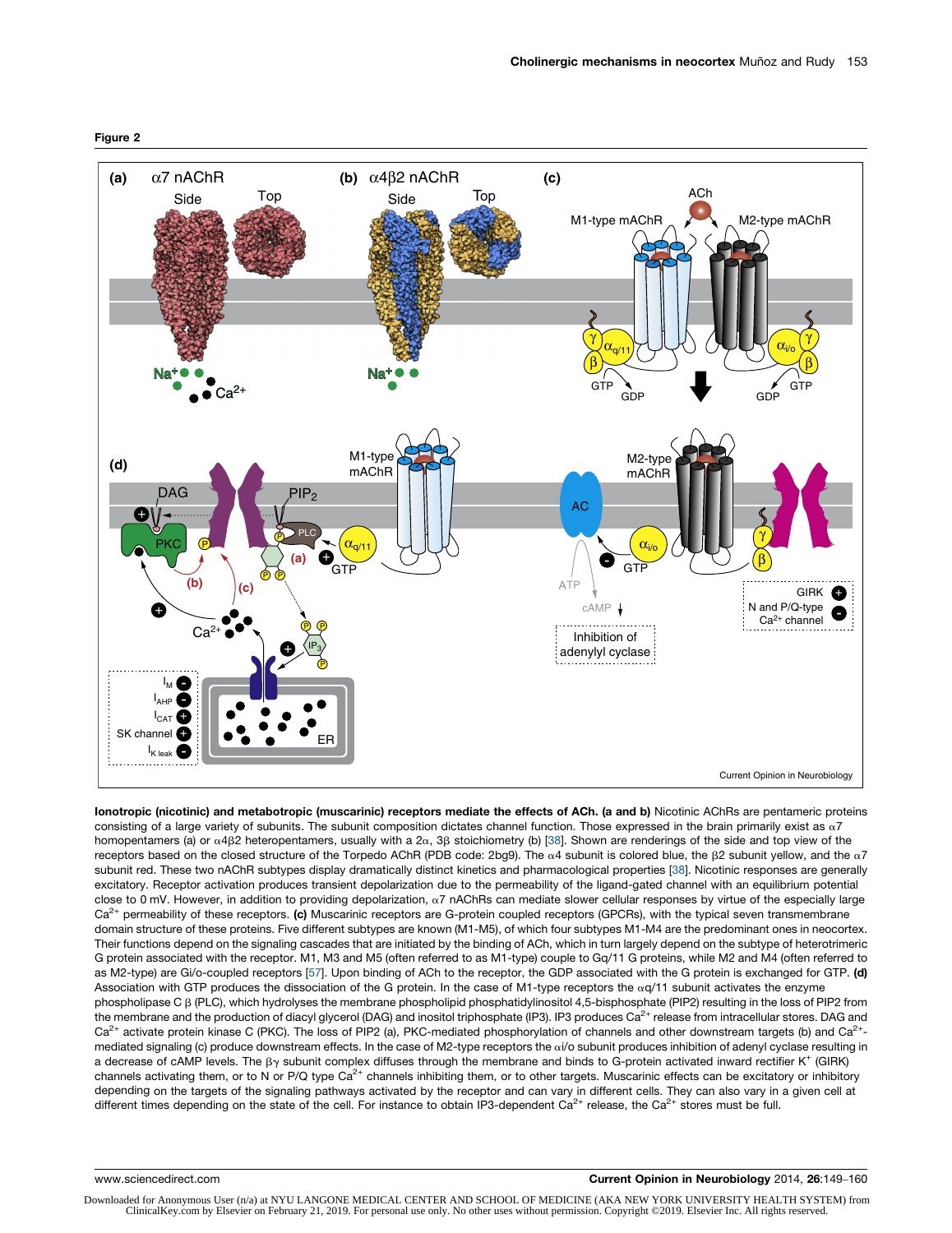<span id="page-5-0"></span>



Nicotinic and muscarinic responses in neocortical neurons and their synapses. Cholinergic agonists regulate the function of neocortical neurons and their synapses in a cell-specific fashion. M1-type muscarinic modulation produces a sustained increase in the excitability of pyramidal neurons (PC) in supragranular and infragranular layers by inhibiting several types of K<sup>+</sup> channels (see [Figure](#page-4-0) 2, [Table](#page-6-0) 1). In addition, perisomatic ACh produces a transient hyperpolarization as a result of the activation of SK Ca<sup>2+</sup>-activated K<sup>+</sup> channels that precedes the sustained depolarization and is seen predominantly in layer V PCs. A nicotinic mediated depolarization, capable of eliciting spiking, has also been reported in L5 PCs in some cortical areas (see [Table](#page-6-0) 1). In contrast to the sustained activation of PCs, ACh produces a sustained hyperpolarization of spiny stellate cells (SS) in layer 4 of somatosensory cortex. It has been suggested that this hyperpolarization may serve to filter weak thalamocortical inputs and favor the activation of spiny stellate cells by stronger, more synchronous inputs. Muscarinic and nicotinic responses have also been observed on GABAergic neurons. Muscarinic agonists powerfully depolarize and increase the activity of SOM-expressing Martinotti (mSOM) cells in layers II/III and V/VI. These neurons have an ascending axon that targets and inhibits the distal dendrites of PCs. SOM-cells in L4 of somatosensory cortex (xSOM) differ in morphology and intrinsic firing properties from Martinotti cells. Their axons don't innervate L1 but profusely branch in L4, where they target local FS basket cells and are thus capable of disinhibiting this layer. These cells are also powerfully excited by muscarinic action [\[46](#page-10-0)]. Although there are contradictory observations regarding the effects of cholinergic modulation of the excitability of parvalbumin (PV)-expressing FS basket cells (bPV), most investigators agree there is no effect. The effect of ACh on chandelier cells (cPV), the second subtype of PV-interneuron has not been studied. In spite of their heterogeneity, all 5HT3aR IN subtypes are depolarized by ACh via nicotinic receptors. These interneuron group includes several subtypes, of which the two most prominent are illustrated in the figure: the neurogliaform cells (NGFC) which inhibit PCs and the bipolar/bitufted VIP INs (bVIP), which inhibit SOM INs and thus mediate disinhibition of excitatory neurons. There is evidence of muscarinic responses in some subpopulations within this family [\(Table](#page-6-0) 1), but they have not been studied in detail. In addition to these effects of cholinergic agonists on the excitability of cortical neurons, they have also been shown to modulate neurotransmitter release of several types of cortical synapses. Cholinergic agonists inhibit glutamate release from intracortical recurrent excitatory axons and GABA release from the terminals of FS basket cells (bPV) on excitatory neurons via activation of M2 type receptors; presumably by inhibiting N and P/Q type  $Ca<sup>2+</sup>$  channels at the terminal. In contrast, cholinergic modulation increases thalamocortical inputs onto principal cells via nicotinic receptor modulation.

expression of the neuropeptide VIP: (1) VIP-expressing INs that include the bipolar, bitufted, CHAT-expressing cells, and (2) the non-VIP-expressing group that includes the neurogliaform cells. Based on their preferential localization in upper layers, it was suggested that 5HT3aR INs might be important mediators of top-down interareal processing, a hypothesis supported by recent observations  $[50^{\circ}, 51^{\circ}, 52 - 54]$  $[50^{\circ}, 51^{\circ}, 52 - 54]$ .

Although much remains to be done, advances in our understanding of interneuron diversity and the use of these molecular markers as genetic entry points, allowing us to record and manipulate specific INs [\[55](#page-10-0)], is starting to reveal unique and specific ways in which ACh modulates distinct subtypes of INs in a given cortical area. Cholinergic modulation of these IN subtypes can trigger both inhibitory and disinhibitory effects with powerful impact

Current Opinion in Neurobiology 2014, 26:149–160 www.sciencedirect.com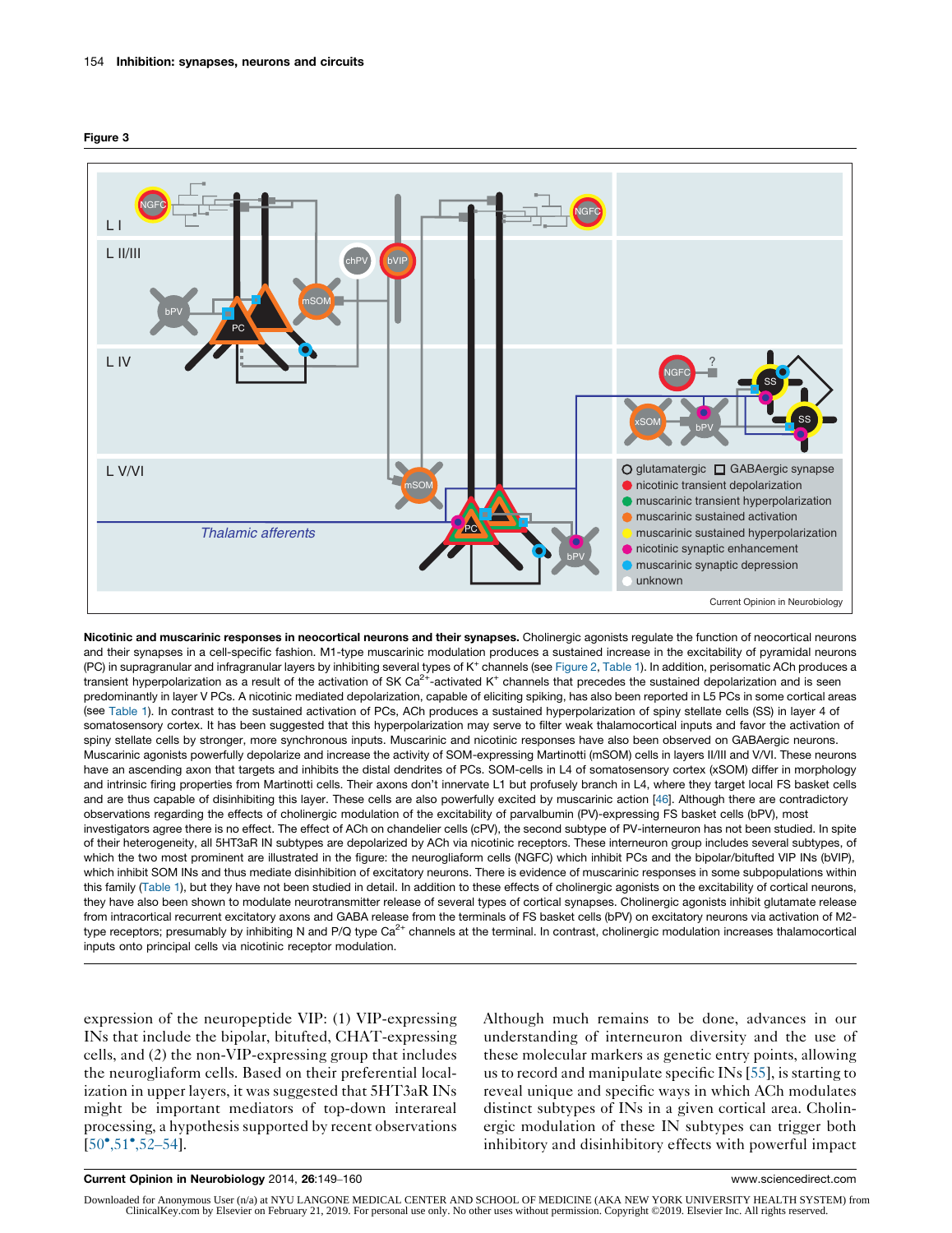#### <span id="page-6-0"></span>Table 1

#### Cholinergic actions on neocortical neurons and synapses

| Cell type                                                     | Effect                                                                                                                                                                                                                                     | ACh receptor                        | Cellular target of modulation                                                                                                                           |
|---------------------------------------------------------------|--------------------------------------------------------------------------------------------------------------------------------------------------------------------------------------------------------------------------------------------|-------------------------------------|---------------------------------------------------------------------------------------------------------------------------------------------------------|
| Pyramidal neurons <sup>a</sup>                                | Long lasting enhancement in excitability M1-type mAChR<br>and responsiveness to depolarizing inputs<br>(increased input resistance; slow, sustained<br>voltage-dependent depolarization, and a<br>reduction in spike frequency adaptation) |                                     | Inhibition of the channels mediating $I_M$ ; $I_{AHP}$ , the<br>$Ca2+$ -activated K <sup>+</sup> current that mediates the<br>slow AHP; and $I_{Kleak}$ |
| Pyramidal neurons <sup>b</sup>                                | Increased slow afterdepolarization (ADP). M1-type mAChR<br>Persistent activity.                                                                                                                                                            |                                     | Activation of yet to be identified non-specific<br>cationic channels $(l_{\text{CAT}})$ .                                                               |
| LV pyramidal neurons <sup>c</sup>                             | Transient depolarization                                                                                                                                                                                                                   | nAChR                               |                                                                                                                                                         |
| Pyramidal neurons <sup>d</sup>                                | Transient hyperpolarization preceding the M1-type mAChR<br>sustained depolarization                                                                                                                                                        |                                     | Elevation of intracellular $Ca^{2+}$ activates SK<br>channels.                                                                                          |
| LIV spiny stellate cells<br>in rat barrel cortex <sup>e</sup> | Persistent hyperpolarization                                                                                                                                                                                                               | M2-type mAChR                       | Activation of GIRK K <sup>+</sup> channels                                                                                                              |
|                                                               | Intracortical excitatory synapses Inhibition of glutamate release                                                                                                                                                                          | M2-type mAChR                       | Presumably by the membrane-delimited<br>inhibition of N- and $P/Q$ -type $Ca^{2+}$ channels at<br>the terminal                                          |
| FS PV basket cells <sup>9</sup>                               | No effect on excitability                                                                                                                                                                                                                  | ACh, muscarine                      |                                                                                                                                                         |
| FS PV IN basket cell<br>synapses on PCs <sup>h</sup>          | Inhibition of GABA release                                                                                                                                                                                                                 | M2-type mAChR                       | Presumably by the membrane-delimited<br>inhibition of N- and P/Q-type $Ca^{2+}$ channels at<br>the terminal                                             |
| LII/III and V SOM INs <sup>1</sup>                            | Potent depolarization and long lasting<br>increase in spiking                                                                                                                                                                              | M1-type mAChR?                      | Unknown signaling pathway                                                                                                                               |
| LIV SOM INSI                                                  | Potent depolarization and long lasting<br>increase in spiking                                                                                                                                                                              | mAChRs                              | Unknown signaling pathway                                                                                                                               |
| SOM INs (LTS cells) <sup>k</sup>                              | Transient depolarization                                                                                                                                                                                                                   | nAChR                               |                                                                                                                                                         |
| VIP 5HT3aR INs <sup>1</sup>                                   | Transient depolarization                                                                                                                                                                                                                   | Non $\alpha$ 7 nAChR                |                                                                                                                                                         |
| nonVIP 5HT3aR NGFCs                                           | Transient depolarization                                                                                                                                                                                                                   | $\alpha$ 7 and non $\alpha$ 7 nAChR |                                                                                                                                                         |
| nonVIP 5HT3aR nonNGFC                                         | Transient depolarization                                                                                                                                                                                                                   | nAChR                               |                                                                                                                                                         |
| nonVIP 5HT3aR NGFCs <sup>m</sup>                              | Hyperpolarization of NGFCs and<br>suppression of GABAB-mediated inhibition<br>of the apical dendrites of layer II/III<br>pyramidal cells                                                                                                   | M1-type mAChR                       | Elevation of intracellular $Ca2+$ activates SK<br>channels.                                                                                             |

<sup>a</sup> A muscarinic increase in the excitability of pyramidal neurons has been reported in many species, including humans [\[67,68](#page-11-0)], and in several cortical areas. The review by McCormick [\[69](#page-11-0)] covers this effect extensively (see also [\[70,71](#page-11-0)]). The muscarinic suppression of the M-type K<sup>+</sup> channels contributes voltage-dependence to the depolarization and enhances the responsiveness to synaptic inputs that reach the range of activation of these channels. There are indications that these effects have a slow onset and are sustained for long time periods (many minutes), but detailed quantitative data is lacking. Carr and Surmeier [\[72](#page-11-0)] suggested that inhibition of Kir2 inward rectifier K<sup>+</sup> channels contributes to the M1 receptor depolarization and enhanced summation of excitatory inputs in LV PCs in prefrontal cortex. [[73\]](#page-11-0) reported that carbachol reduced the persistent Na<sup>+</sup> current of LV PCs. McCormick and colleagues [\[69](#page-11-0)], as well as others also reported a transient inhibition of PCs, particularly in supragranular layers, that precedes the excitation and was suggested to be the result of a muscarinic activation of yet to be identified GABAergic neurons.

<sup>b</sup> Activation of nonspecific cationic channels inducing a slow afterdepolarization and long lasting persistent activity (up to 30 min) was reported in various cortical structures, including entorhinal and cingulate cortices. The underlying channels, perhaps members of the TRP family, have not been identified. According to some reports it is  $Ca^{2+}$ -dependent but other investigators have suggested it is  $Ca^{2+}$ -independent [\[74](#page-11-0)–79].  $C$  [\[71,80](#page-11-0)-82].

<sup>d</sup> Gulledge and Stuart [[62](#page-10-0)<sup>\*</sup>"] described a transient hyperpolarization of layer V PCs produced by the activation of perisomatic SK Ca<sup>2+</sup>-activated K<sup>+</sup> channels that preceded the sustained depolarization of the neurons. The SK channels are activated by the Ca $^{2+}$  released from intracellular stores as a result of the M1-type receptor-mediated production of IP3. In contrast to the activation of the PCs, which is observed in PCs in all layers and in all the cortical areas that have been investigated the hyperpolarization is more selective [\[83](#page-11-0)]. It is observed in rat L5 PCs in prefrontal, somatosensory and visual cortex, but is most robust in prefrontal cortex. On the other hand, PCs in layers II/III are much less responsive, except for deep layer III neurons of visual cortex. The same receptors, via a different signaling pathway, have been shown to inhibit SK channels in dendritic spines of hippocampal CA1 PCs by a casein kinase 2-dependent reduction of their Ca<sup>2+</sup> sensitivity [[84,85](#page-11-0)]. This inhibition enhances synaptic potentials and NMDA receptor mediated Ca<sup>2+</sup> transients and facilitates the generation of LTP. It remains to be investigated whether this action also occurs in neocortical PCs.

<sup>e</sup> [\[70\]](#page-11-0).<br><sup>f</sup> [72,86–88].

<sup>g</sup> It has been reported in several cortical areas that cholinergic agonists have no effect on the somatodendritic excitability of PV FS cells identified based on physiological properties and post hoc IHC for PV [[83,89](#page-11-0)] or single-cell RT-PCR [[90\]](#page-11-0), or using a mouse expressing GFP in PV neurons [[83,89,90,91](#page-11-0)°]. However, Xiang et al. [\[92\]](#page-11-0) reported that ACh hyperpolarizes electrophysiologically identified FS cells in layer V of visual cortex via muscarinic action, and Poorthuis et al., reported nicotinic responses in LII/III and LV FS INs in prefrontal cortex [\[80](#page-11-0)].

h Pronounced inhibition of GABA release at the presynaptic basket terminals of PV-expressing FS INs on PCs has been observed in somatosensory and insular cortices [[91](#page-11-0)°[,93](#page-11-0)], and Nunez et al. suggested that this effect, together with the muscarinic and nicotinic increase in excitability of the layer V PCs resulted in the generation of  $Ca^{2+}$  spikes and bursts of action potentials (APs) of the PCs when inputs in basal dendrites were stimulated [\[71](#page-11-0)]. Heterogeneous effects at FS cell terminals on INs, as well as on the terminals of non-identified 'non FS cells' on PCs were reported [[91](#page-11-0)°[,93](#page-11-0)].

<sup>i</sup> [[46,94,95\]](#page-10-0). Mice expressing GFP in SOM neurons were used to identify IN subtype. The mAChR involved was not identified, however, a similar modulation was observed on hippocampal OLM cells, the equivalent of neocortical Martinotti cells, where it was shown to be mediated by an M1 type mAChR [\[96\]](#page-11-0).

### www.sciencedirect.com **Current Opinion in Neurobiology** 2014, 26:149-160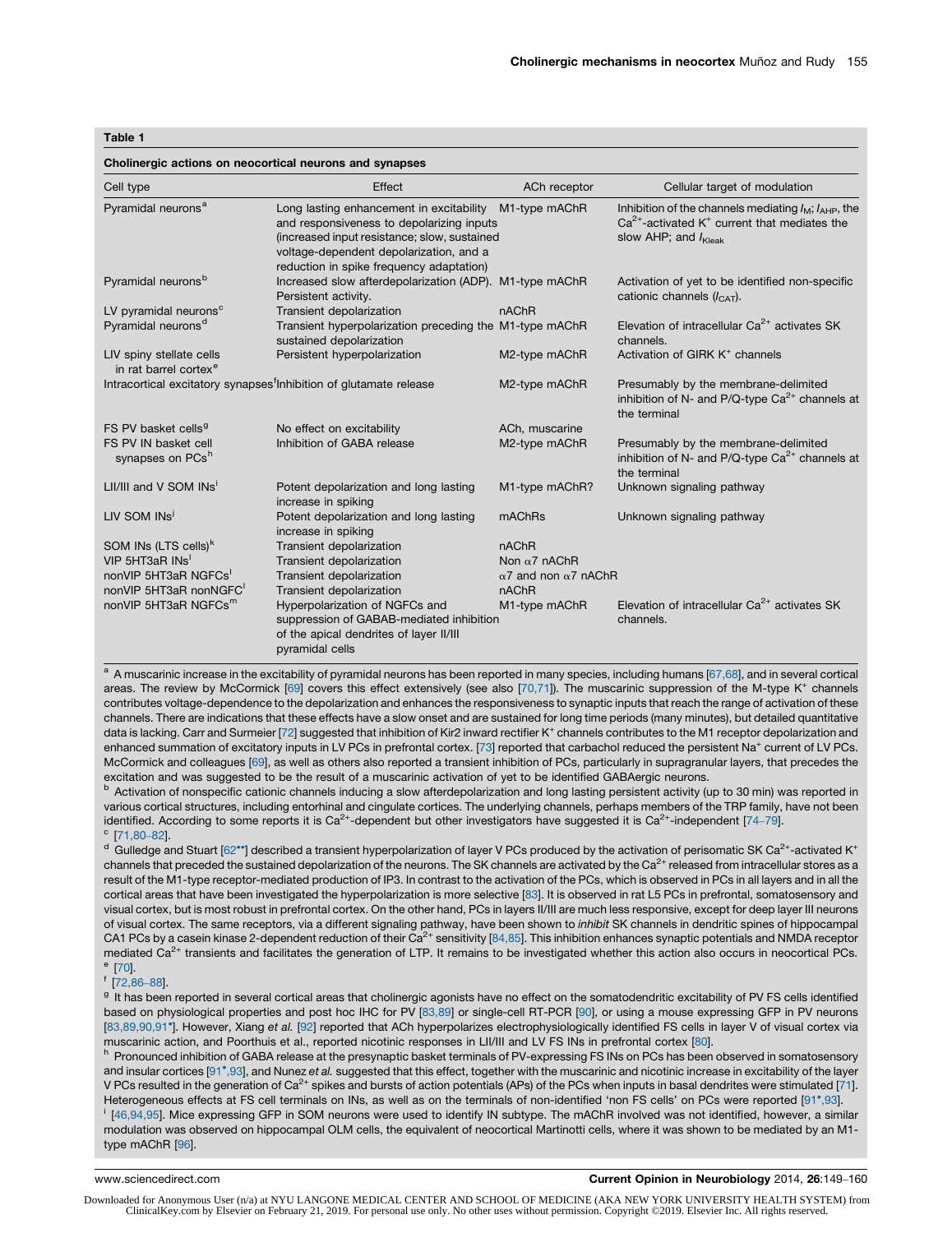<span id="page-7-0"></span> $j$  Mice expressing GFP in SOM neurons [[46](#page-10-0)], or the LTS firing pattern [[46,94,95\]](#page-10-0) were used to identify IN subtype.

<sup>k</sup> Contradictory results have been reported regarding nicotinic responses on SOM INs. [\[80,97\]](#page-11-0) reported nicotinic effects on functionally identified SOM INs in mouse mPFC in layers II/III and V; but other studies of SOM INs have only seen muscarinic effects. The source of this discrepancy is not clear and may include age or cortical area differences.

All 5HT3aR-expressing INs identified using a mouse expressing GFP in these neurons are depolarized by locally applied nicotine [[47](#page-10-0)<sup>\*</sup>] or the nicotinic agonist DMPP and using single cell RT-PCR to confirm the expression of 5HT3aR mRNA [[98](#page-11-0)]. This group of GABAergic cells includes all layer I INs [\[47](#page-10-0)\*\*], all of which have been independently shown to be depolarized via nicotinic receptors in response to locally applied ACh [\[83,99\]](#page-11-0) or ACh optogenetically released from cholinergic afferents [\[59](#page-10-0)\*\*]; and CCK-expressing INs with or without VIP [\[47](#page-10-0)\*\*[,90\]](#page-10-0). Layer I INs include the neurogliaform cells (NGFCs), which are also present in all layers, and all have nicotinic responses [[47](#page-10-0)\*\*]. The 5HT3aR group also includes the bipolar/ bitufted VIP-expressing INs that are seen mainly in layers II/III. These neurons also show nicotinic depolarization [[47](#page-10-0)\*\*[,59](#page-10-0)\*\*[,100\]](#page-10-0). Interestingly, these VIP INs have been shown to target mainly SOM INs, and hence their nicotinic activation is predicted to produce disinhibition of PCs ([Figure](#page-5-0) 3; [[50](#page-10-0)°[,51](#page-10-0)°]). [\[83\]](#page-11-0) reported nicotinic effects in nonidentified 'non fast spiking' (NFS) INs in layers II/III and V; this NFS INs are likely to be 5HT3aR INs. They also reported a muscarinic hyperpolarization of neurons expressing CCK. [[89\]](#page-11-0) reported muscarinic responses on INs identified by post hoc IHC as VIP+ or small CCK-expressing INs (depolarization) or large CCK-expressing (hyperpolarization followed by depolarization). Muscarinic modulation of different types of 5HT3aR neurons needs to be better characterized.

 $<sup>m</sup>$  Brombas et al. [\[101](#page-11-0)] found an M1-mediated hyperpolarization of NGFCs produced by the activation of SK Ca<sup>2+</sup>-activated K<sup>+</sup> channels by the same</sup> signaling cascade as that producing hyperpolarization of pyramidal cells (see note [d\)](#page-6-0). The muscarinic inhibition of the NGFCs disinhibited the apical dendrites of layer II/III pyramidal neurons by removing the GABA B receptor-mediated inhibition of the apical dendrites produced by the GABA released by NGFCs.

on cortical dynamics and processing [\(Table](#page-6-0) 1, [Figure](#page-5-0) 3; see also [[56\]](#page-10-0)).

## Specificity resulting from the dynamics of cholinergic responses

The diversity of ACh effects on neocortical cells evokes a picture of staggering complexity, wherein multiple opposing and/or synergistic effects converge on the same neuron or on neurons that interact with each other, affecting network processing in ways that are difficult to predict [\(Figure](#page-5-0) 3, [Table](#page-6-0) 1). In order to advance our understanding of the neural basis of cholinergic modulation of the cortex, it is critical to investigate when the different cellular actions of ACh are engaged under physiological conditions and what are their predominance, interplay and dynamics [\(Figure](#page-2-0) 1C). The understanding of these factors requires that we take into account the sensitivity of different cholinergic receptors to ACh, their kinetics and interactions with ACh release timing and duration, as well as their location with respect to the sources of ACh.

Receptor sensitivity to ACh. The ACh concentration to which receptors are exposed under physiological conditions is an issue of considerable importance, and may contribute to coordinating different cholinergic effects in time and space. This is because different receptors have different affinities for ACh. For instance, among the two most predominant types of nicotinic receptors,  $\alpha$ 7 homomeric receptors have a much lower affinity for ACh and faster desensitization kinetics than  $\alpha$ 4 $\beta$ 2 nAChRs. The affinity for ACh also differs among different muscarinic receptors, and for a given receptor it depends on multiple factors [\[38,57\]](#page-10-0). Even for the same receptor and in the same cell, the modulation of different molecular targets can have different agonist sensitivities [[58\]](#page-10-0). Therefore, under physiological conditions, different patterns of activity of cholinergic afferents may produce different responses; an issue that needs to be explored more thoroughly.

A related issue that may significantly affect the interpretation of experimental results is receptor desensitization as a result of too high or too prolonged exposure to the agonist, as occurs with uncontrolled puffing or bath application. In fact, most of the data in [Figure](#page-5-0) 3 and [Table](#page-6-0) 1 have been collected in this way, utilizing long exposures to ACh, or even non-physiological agonists, and at arbitrary concentrations, ranging from low  $\mu$ M to high mM. The high and broad expression of acetylcholinesterase, one of the most powerful enzymes, suggests that the system is built to allow only limited exposure to ACh.

Response dynamics. It is usually assumed that nicotinic actions are alwaysfast and precise while muscarinic actions always slow, imprecise and sustained ([Table](#page-6-0) 1). However, as we discuss below, both nicotinic and muscarinic responses can be fast and precise, as well as slow and sustained. The depolarization produced by the opening of the nicotinic channel produces the fastest responses, but the rates can vary depending on subunit composition. Homomeric receptors containing  $\alpha$ 7 subunits produce significantly faster responses than those mediated by non- $\alpha$ 7 receptors, usually presumed to be  $\alpha$ 4B2, (e.g. rise time: 2.6 ms versus  $14-35$  ms; decay  $\tau$ : 4.9 ms versus  $190-218$  ms, in [\[59](#page-10-0)\*\*]; see review by [\[38](#page-10-0)]). However, it is important to be aware that  $\alpha$ 7 nicotinic receptors can also mediate slow cellular responses by virtue of their large calcium permeability, which can result in calcium-mediated signaling as in the case of some muscarinic responses (reviewed by [\[60,61](#page-10-0)]). The time course of muscarinic actions can also vary widely, depending on the signaling pathways involved. Those mediated by a membrane-delimited pathway (Gi/o; i.e. M2-type) are faster than those mediated by signaling cascades, which may involve the sequential acti-vation of several enzymatic pathways [\(Figure](#page-4-0) 2). However, quantitative information on the kinetics of muscarinic responses on cortical neurons is sorely lacking.

In this context, the study by Gulledge and Stuart  $[62^{\bullet\bullet}]$  $[62^{\bullet\bullet}]$  $[62^{\bullet\bullet}]$ using fast pressure injection of ACh on PCs in cortical

Current Opinion in Neurobiology 2014, 26:149–160 www.sciencedirect.com

Downloaded for Anonymous User (n/a) at NYU LANGONE MEDICAL CENTER AND SCHOOL OF MEDICINE (AKA NEW YORK UNIVERSITY HEALTH SYSTEM) from ClinicalKey.com by Elsevier on February 21, 2019. For personal use only. No other uses without permission. Copyright ©2019. Elsevier Inc. All rights reserved.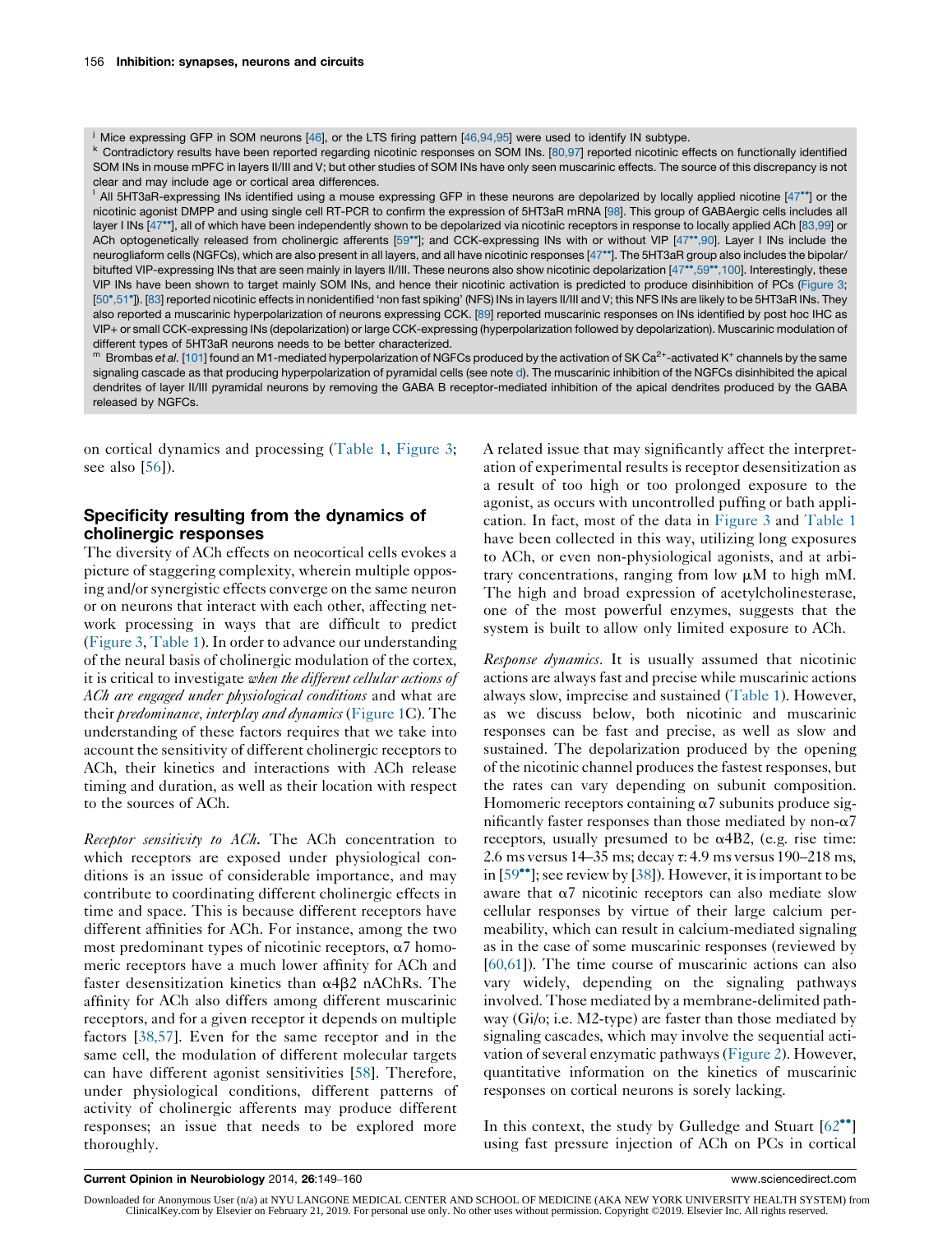slices, with a 12-ms solution exchange, is noteworthy in that it shows that there can be muscarinic responses that are much faster than usually presumed. The authors observed a transient (phasic) hyperpolarization in response to ACh, with a latency of  $\sim$ 344 ms, a rise time of 208 ms, and half-widths of 568 ms. The hyperpolarization was followed by a more sustained (several seconds long) depolarization, resembling the classical depolarizing response to tonic mAChR activation by prolonged agonist exposure [\(Table](#page-6-0) 1). Importantly, the slower depolarizing response also had a rise time of  $< 1$  sec, and although the duration of ACh exposure required to fully produce this response was larger than that required to produce the hyperpolarization, it was still in the subsecond range  $(\tau=139 \text{ ms} \text{ versus } 19 \text{ ms})$ . Since both effects were apparently mediated by the same M1-type receptor, the results of this study also show that under physiological conditions different durations of ACh release might engage a different set of effects, even if mediated by the same receptor type within the same cell.

Furthermore, the study of Gu and Yakel [[63](#page-10-0)\*[,64\]](#page-10-0) suggests that not only is the absolute duration of ACh release important for its actions, but also the relative timing with respect to glutamatergic inputs. In hippocampal CA1 region, when cholinergic inputs were activated 100 or 10 ms *prior* to Schaffer collateral stimulation, this resulted in  $\alpha$ 7 receptor-dependent long-term potentiation (LTP) or short-term depression, respectively. However, when the cholinergic stimulation was delayed until 10 ms after the Schaffer collateral stimulation, a muscarinic receptor-dependent LTP was induced. These results demonstrate remarkable temporal precision of cholinergic actions and suggest complex interactions between the kinetics of receptor activation and the ongoing activity of the modulated cell.

A recent study in the reticular thalamic nucleus (TRN) provides another example of fast and precise nicotinic and muscarinic signaling. Sun et al. [[65](#page-11-0)\*] used electrical stimulation to evoke ACh release from cholinergic afferents in the TRN. Even a  $single$  200  $\mu$ s extracellular stimulus evoked a biphasic response consisting of an early nicotinic-mediated EPSC (nEPSC; probably  $\alpha$ 4 $\beta$ 2 mediated) followed by a muscarinic-mediated IPSC (mIPSC). The nEPSC had a latency of  $\sim$ 3.5 ms; a 20– 80% rise time of 10.8 ms and a decay time constant of 123.6 ms. The mIPSC that followed the nEPSC was a muscarinic response produced by the activation of Gprotein-coupled inwardly rectifying potassium channels (GIRK), likely via a membrane-delimited pathway. It had a slower time course (latency, 31.7 ms; 20–80% rise time, 107.6 ms; decay time constant, 639 ms), but still had subsecond kinetics.

While there are indications that there are muscarinic responses which are much slower than those discussed here ([Table](#page-6-0) 1) we lack quantitative data on their actual kinetics.

Cholinergic receptor localization with respect to ACh sources. Typical methods for agonist application hardly recapitulate the spatiotemporal patterns of ACh release, or the concentrations reached near the receptors under physiological conditions. Thus, the study of the neural mechanisms of cholinergic modulation will benefit from studies investigating the cellular responses to ACh released from cholinergic afferents, an issue that is increasingly being appreciated. The advent of optogenetics allows the use of light to specifically stimulate cholinergic afferents, an approach that seems particularly well suited for the neocortex and allows the study of cholinergic responses to a more physiological exposure of ACh. The pioneering studies by Gu and Yakel [[63](#page-10-0)<sup>••</sup>] in the hippocampus, discussed earlier, and by Arroyo et al. [[59](#page-10-0)<sup>••</sup>], using optogenetics to study nicotinic responses of interneurons in supragranular layers of visual cortex [\(Table](#page-6-0) 1) illustrate the merits of this approach.

# Conclusions and perspectives

We summarized in this review emerging evidence on the sources of specificity and spatiotemporal diversity of the cortical cholinergic system that may explain the range of functions in which this versatile neurotransmitter-neuromodulator has been implicated. Throughout the review we pointed out some of the areas that need to be investigated. Recent advances bode well for significant progress in our understanding of the neural basis of cholinergic modulation of cortical function in the coming years. Optical activation of afferent cholinergic axons in acute slices, in order to expose neurons to physiologically relevant ACh concentrations, in the appropriate subcellular compartments, is particularly promising and can help dissect the dynamics of different cellular cholinergic effects.

Advances in *in vivo* recording in behaving animals will contribute to understanding when the different cellular actions of ACh are engaged under physiological conditions. This, together with the increase ability to manipulate specific molecular pathways in specific neuronal populations (in particular, genetically distinct groups of INs) afforded by modern molecular genetics, will help investigate the contribution of the various cellular effects of ACh to its network and behavioral actions. The use of channelrhodopsin to identify specific neuronal types during blind in vivo recording on behaving animals [[66](#page-11-0)] will allow the characterization of the activity of specific neurons in the cortex and in the nucleus basalis. Combined with the ability to label and reconstruct recorded neurons (Munoz, W. et al., abstract in Soc Neurosci Abstr 2013, 71.17/OO9), it will be possible for the first time to unravel the relationship between the in

www.sciencedirect.com **Current Opinion in Neurobiology** 2014, 26:149-160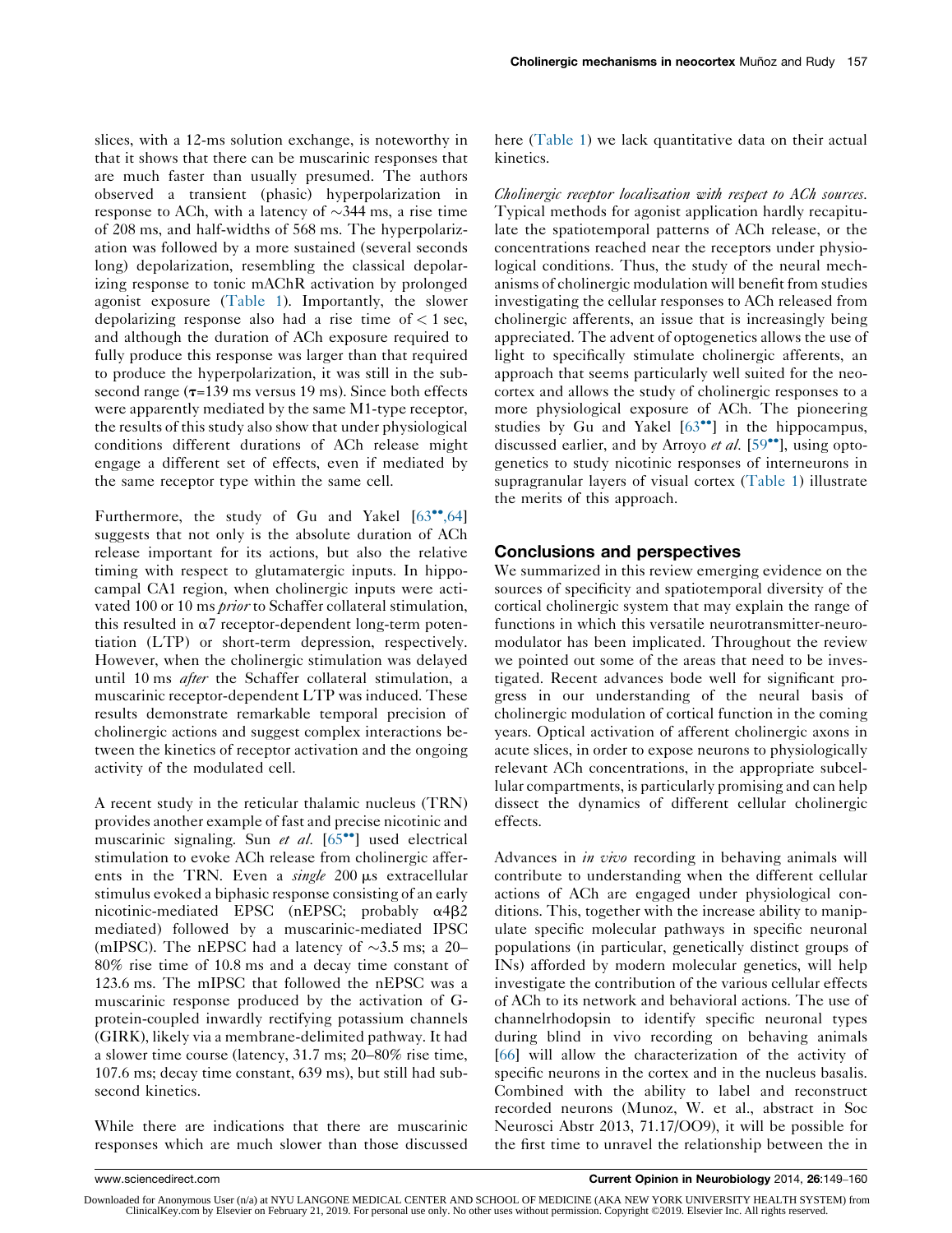<span id="page-9-0"></span>vivo firing properties of cholinergic neurons and their patterns of innervation of the cortex.

### Acknowledgments

We wish to thank John Dani, Lorna Role, Misha Beierlein, and Mark Shapiro for information that was most helpful for the preparation of this review. We also wish to thank Gord Fishell, Robin Tremblay, Illya Kruglikov, Han Xu, Soohyun Lee, Lauren Bayer and other members of the Rudy and Fishell labs for many helpful discussions; and Abba Leffler for help with the rendering of the structure of the nicotinic receptors. Supported by NIH grants: R01NS30989 and P01NS074972 to BR and NRSA fellowship F31NS087919 to WM.

### References and recommended reading

Papers of particular interest, published within the period of review, have been highlighted as:

- of special interest
- •• of outstanding interest
- 1. Herrero JL et al.: [Acetylcholine](http://refhub.elsevier.com/S0959-4388(14)00050-6/sbref0005) contributes through muscarinic receptors to attentional [modulation](http://refhub.elsevier.com/S0959-4388(14)00050-6/sbref0005) in V1. Nature 2008,
- $\bullet$ 454[:1110-1114.](http://refhub.elsevier.com/S0959-4388(14)00050-6/sbref0005)

This elegant study in rhesus macaque monkeys performing an attention task demonstrates that local iontophoresis of muscarinic antagonists abolishes attentional modulation of the activity of V1 neurons and impairs performance.

- 2. Conner JM et al.: Lesions of the basal forebrain [cholinergic](http://refhub.elsevier.com/S0959-4388(14)00050-6/sbref0010) system impair task [acquisition](http://refhub.elsevier.com/S0959-4388(14)00050-6/sbref0010) and abolish cortical plasticity [associated](http://refhub.elsevier.com/S0959-4388(14)00050-6/sbref0010) with motor skill learning. Neuron 2003, 38:819-829.
- 3. Conner JM, Kulczycki M, Tuszynski MH: Unique [contributions](http://refhub.elsevier.com/S0959-4388(14)00050-6/sbref0015) of distinct cholinergic [projections](http://refhub.elsevier.com/S0959-4388(14)00050-6/sbref0015) to motor cortical plasticity and learning. Cereb Cortex 2010, 20[:2739-2748.](http://refhub.elsevier.com/S0959-4388(14)00050-6/sbref0015)
- 4.  $\bullet$ Guillem K et al.: Nicotinic [acetylcholine](http://refhub.elsevier.com/S0959-4388(14)00050-6/sbref0020) receptor beta2 subunits in the medial [prefrontal](http://refhub.elsevier.com/S0959-4388(14)00050-6/sbref0020) cortex control attention. Science 2011, 333[:888-891.](http://refhub.elsevier.com/S0959-4388(14)00050-6/sbref0020)

This study shows the remarkable result that re-expression of functional b2-subunit-containing nAChRs using a lentiviral vector in the prelimbic area of the PFC com-pletely restores the attentional deficit observed in mice with nAChR  $\beta$ 2-subunit deletions.

- 5. King SL et al.: Conditional expression in [corticothalamic](http://refhub.elsevier.com/S0959-4388(14)00050-6/sbref0025)
- $\bullet$  $\bullet$ efferents reveals a [developmental](http://refhub.elsevier.com/S0959-4388(14)00050-6/sbref0025) role for nicotinic [acetylcholine](http://refhub.elsevier.com/S0959-4388(14)00050-6/sbref0025) receptors in modulation of passive avoidance behavior. J Neurosci 2003, 23[:3837-3843.](http://refhub.elsevier.com/S0959-4388(14)00050-6/sbref0025)

This study explored the behavioral rescue of mice constitutively lacking the beta 2 nAChR subunit, which exhibit learning deficits, with an inducible, tetracycline-regulated transgenic system that allows restored beta2 expression specifically in corticothalamic cells. The study suggests an important, developmental role for beta2-containing nAChRs in corticothalamic axons and provides a potential neuroanatomical substrate for changes induced by prenatal nicotine exposure leading to attention deficit hyperactivity disorder and cognitive impairment.

6. Froemke RC et al.: Long-term [modification](http://refhub.elsevier.com/S0959-4388(14)00050-6/sbref0030) of cortical synapses

- This study builds on the classical observations [7,8] that, in anesthetized improves sensory [perception](http://refhub.elsevier.com/S0959-4388(14)00050-6/sbref0030). Nat Neurosci 2013, 16:79-88. rats, pairing a tone with stimulation of the nucleus basalis, but not unpaired stimulation, produces auditory cortical receptive field plasticity similar to that produced by behavioral learning. It shows that the longlasting enhancement of paired tone-evoked activity influences the behavioral report of the paired tone in an auditory detection task.

- 7. Bakin JS, Weinberger NM: Induction of a [physiological](http://refhub.elsevier.com/S0959-4388(14)00050-6/sbref0035) memory in the cerebral cortex by [stimulation](http://refhub.elsevier.com/S0959-4388(14)00050-6/sbref0035) of the nucleus basalis. Proc Natl Acad Sci U S A 1996, 93[:11219-11224.](http://refhub.elsevier.com/S0959-4388(14)00050-6/sbref0035)
- 8. Rasmusson DD, Dykes RW: Long-term [enhancement](http://refhub.elsevier.com/S0959-4388(14)00050-6/sbref0040) of evoked potentials in cat [somatosensory](http://refhub.elsevier.com/S0959-4388(14)00050-6/sbref0040) cortex produced by coactivation of the basal forebrain and [cutaneous](http://refhub.elsevier.com/S0959-4388(14)00050-6/sbref0040) receptors. Exp Brain Res 1988, 70[:276-286.](http://refhub.elsevier.com/S0959-4388(14)00050-6/sbref0040)
- 9. Pinto L et al.: Fast [modulation](http://refhub.elsevier.com/S0959-4388(14)00050-6/sbref0045) of visual perception by basal
- $\bullet$  $\bullet$ forebrain [cholinergic](http://refhub.elsevier.com/S0959-4388(14)00050-6/sbref0045) neurons. Nat Neurosci 2013, 16:1857- [1863.](http://refhub.elsevier.com/S0959-4388(14)00050-6/sbref0045)

This study employs optogenetic bimodal control of cholinergic neurons and their axons in cortex to demonstrate their influences in awake cortical dynamics, coding properties of V1 neurons, and the importance of cholinergic neuromodulation for the performance of a visual discrimination task. It demonstrates that cortical state transitions occur within  $\sim$ 100 ms of the onset of the stimulation.

#### 10. Parikh V et al.: Prefrontal [acetylcholine](http://refhub.elsevier.com/S0959-4388(14)00050-6/sbref0050) release controls cue detection on multiple [timescales](http://refhub.elsevier.com/S0959-4388(14)00050-6/sbref0050). Neuron 2007, 56:141-154.

-This study employs choline-sensitive microelectrodes to measure ACh release with subsecond resolution in rats doing an attention task. The paper demonstrates there is a phasic release of ACh associated with cue detection specifically in the medial prefrontal cortex, in addition to a diffuse and slower release phase.

- 11. Mesulam MM et al.: Central [cholinergic](http://refhub.elsevier.com/S0959-4388(14)00050-6/sbref0055) pathways in the rat: an overview based on an alternative [nomenclature](http://refhub.elsevier.com/S0959-4388(14)00050-6/sbref0055) (Ch1–Ch6). [Neuroscience](http://refhub.elsevier.com/S0959-4388(14)00050-6/sbref0055) 1983, 10:1185-1201.
- Adams CE et al.: Basal forebrain neurons have axon [collaterals](http://refhub.elsevier.com/S0959-4388(14)00050-6/sbref0060) that project to widely [divergent](http://refhub.elsevier.com/S0959-4388(14)00050-6/sbref0060) cortical areas in the cat. Brain Res 1986, 397[:365-371.](http://refhub.elsevier.com/S0959-4388(14)00050-6/sbref0060)
- 13. Boylan MK et al.: Axonal [branching](http://refhub.elsevier.com/S0959-4388(14)00050-6/sbref0065) of basal forebrain projections to the neocortex: a [double-labeling](http://refhub.elsevier.com/S0959-4388(14)00050-6/sbref0065) study in the cat. Brain Res 1986, 375[:176-181.](http://refhub.elsevier.com/S0959-4388(14)00050-6/sbref0065)
- 14. Fisher RS et al.: Branched [projections](http://refhub.elsevier.com/S0959-4388(14)00050-6/sbref0070) of pallidal and peripallidal neurons to neocortex and [neostriatum:](http://refhub.elsevier.com/S0959-4388(14)00050-6/sbref0070) a double-labeling study in the cat. Brain Res 1985, 326[:156-159.](http://refhub.elsevier.com/S0959-4388(14)00050-6/sbref0070)
- 15. McKinney M, Coyle JT, Hedreen JC: [Topographic](http://refhub.elsevier.com/S0959-4388(14)00050-6/sbref0075) analysis of the innervation of the rat neocortex and [hippocampus](http://refhub.elsevier.com/S0959-4388(14)00050-6/sbref0075) by the basal forebrain [cholinergic](http://refhub.elsevier.com/S0959-4388(14)00050-6/sbref0075) system. J Comp Neurol 1983, 217:103- [121.](http://refhub.elsevier.com/S0959-4388(14)00050-6/sbref0075)
- 16. Baskerville KA, Chang HT, Herron P: [Topography](http://refhub.elsevier.com/S0959-4388(14)00050-6/sbref0080) of cholinergic [afferents](http://refhub.elsevier.com/S0959-4388(14)00050-6/sbref0080) from the nucleus basalis of Meynert to [representational](http://refhub.elsevier.com/S0959-4388(14)00050-6/sbref0080) areas of sensorimotor cortices in the rat. J Comp Neurol 1993, 335[:552-562.](http://refhub.elsevier.com/S0959-4388(14)00050-6/sbref0080)
- 17. Mesulam MM, Mufson EJ, Wainer BH: [Three-dimensional](http://refhub.elsevier.com/S0959-4388(14)00050-6/sbref0085) [representation](http://refhub.elsevier.com/S0959-4388(14)00050-6/sbref0085) and cortical projection topography of the nucleus basalis (Ch4) in the macaque: [concurrent](http://refhub.elsevier.com/S0959-4388(14)00050-6/sbref0085) demonstration of choline [acetyltransferase](http://refhub.elsevier.com/S0959-4388(14)00050-6/sbref0085) and retrograde transport with a stabilized [tetramethylbenzidine](http://refhub.elsevier.com/S0959-4388(14)00050-6/sbref0085) method for [horseradish](http://refhub.elsevier.com/S0959-4388(14)00050-6/sbref0085) peroxidase. Brain Res 1986, 367:301-308.
- 18. Saper CB: [Organization](http://refhub.elsevier.com/S0959-4388(14)00050-6/sbref0090) of cerebral cortical afferent systems in the rat. II. [Magnocellular](http://refhub.elsevier.com/S0959-4388(14)00050-6/sbref0090) basal nucleus. J Comp Neurol 1984, 222[:313-342.](http://refhub.elsevier.com/S0959-4388(14)00050-6/sbref0090)
- 19. Bigl V, Woolf NJ, Butcher LL: [Cholinergic](http://refhub.elsevier.com/S0959-4388(14)00050-6/sbref0095) projections from the basal forebrain to frontal, parietal, [temporal,](http://refhub.elsevier.com/S0959-4388(14)00050-6/sbref0095) occipital, and cingulate cortices: a combined [fluorescent](http://refhub.elsevier.com/S0959-4388(14)00050-6/sbref0095) tracer and [acetylcholinesterase](http://refhub.elsevier.com/S0959-4388(14)00050-6/sbref0095) analysis. Brain Res Bull 1982, 8:727-749.
- 20. Price JL, Stern R: [Individual](http://refhub.elsevier.com/S0959-4388(14)00050-6/sbref0100) cells in the nucleus basalis diagonal band complex have restricted axonal [projections](http://refhub.elsevier.com/S0959-4388(14)00050-6/sbref0100) to the cerebral cortex in the rat. Brain Res 1983, 269[:352-356.](http://refhub.elsevier.com/S0959-4388(14)00050-6/sbref0100)
- 21. Walker LC et al.: [Noncollateral](http://refhub.elsevier.com/S0959-4388(14)00050-6/sbref0105) projections of basal forebrain neurons to frontal and parietal [neocortex](http://refhub.elsevier.com/S0959-4388(14)00050-6/sbref0105) in primates. Brain Res Bull 1985, 15[:307-314.](http://refhub.elsevier.com/S0959-4388(14)00050-6/sbref0105)
- 22. [Zaborszky](http://refhub.elsevier.com/S0959-4388(14)00050-6/sbref0110) L et al.: Neurons in the basal forebrain project to the cortex in a complex topographic [organization](http://refhub.elsevier.com/S0959-4388(14)00050-6/sbref0110) that reflects [corticocortical](http://refhub.elsevier.com/S0959-4388(14)00050-6/sbref0110) connectivity patterns: an experimental study based on retrograde tracing and 3D [reconstruction](http://refhub.elsevier.com/S0959-4388(14)00050-6/sbref0110). Cereb [Cortex](http://refhub.elsevier.com/S0959-4388(14)00050-6/sbref0110) 2013.

This study utilized retrograde tracing and 3D reconstruction to suggest that the neocortical projections from neurons in the nucleus basalis are not diffuse, but organized into either segregated or overlapping pools of projection neurons, and that the extent of overlap depends on the degree of connectivity between the cortical targets of these projecting neurons.

- 23. Parikh V et al.: [Glutamatergic](http://refhub.elsevier.com/S0959-4388(14)00050-6/sbref0115) contributions to nicotinic acetylcholine receptor [agonist-evoked](http://refhub.elsevier.com/S0959-4388(14)00050-6/sbref0115) cholinergic transients in the prefrontal cortex. J Neurosci 2008, 28[:3769-3780.](http://refhub.elsevier.com/S0959-4388(14)00050-6/sbref0115)
- 24. [Hasselmo](http://refhub.elsevier.com/S0959-4388(14)00050-6/sbref0120) ME, Sarter M: Modes and models of forebrain cholinergic [neuromodulation](http://refhub.elsevier.com/S0959-4388(14)00050-6/sbref0120) of cognition. [Neuropsychopharmacology](http://refhub.elsevier.com/S0959-4388(14)00050-6/sbref0120) 2011, 36:52-73.
- 25. Floresco SB et al.: Afferent [modulation](http://refhub.elsevier.com/S0959-4388(14)00050-6/sbref0125) of dopamine neuron firing [differentially](http://refhub.elsevier.com/S0959-4388(14)00050-6/sbref0125) regulates tonic and phasic dopamine [transmission](http://refhub.elsevier.com/S0959-4388(14)00050-6/sbref0125). Nat Neurosci 2003, 6:968-973.

Current Opinion in Neurobiology 2014, 26:149–160 www.sciencedirect.com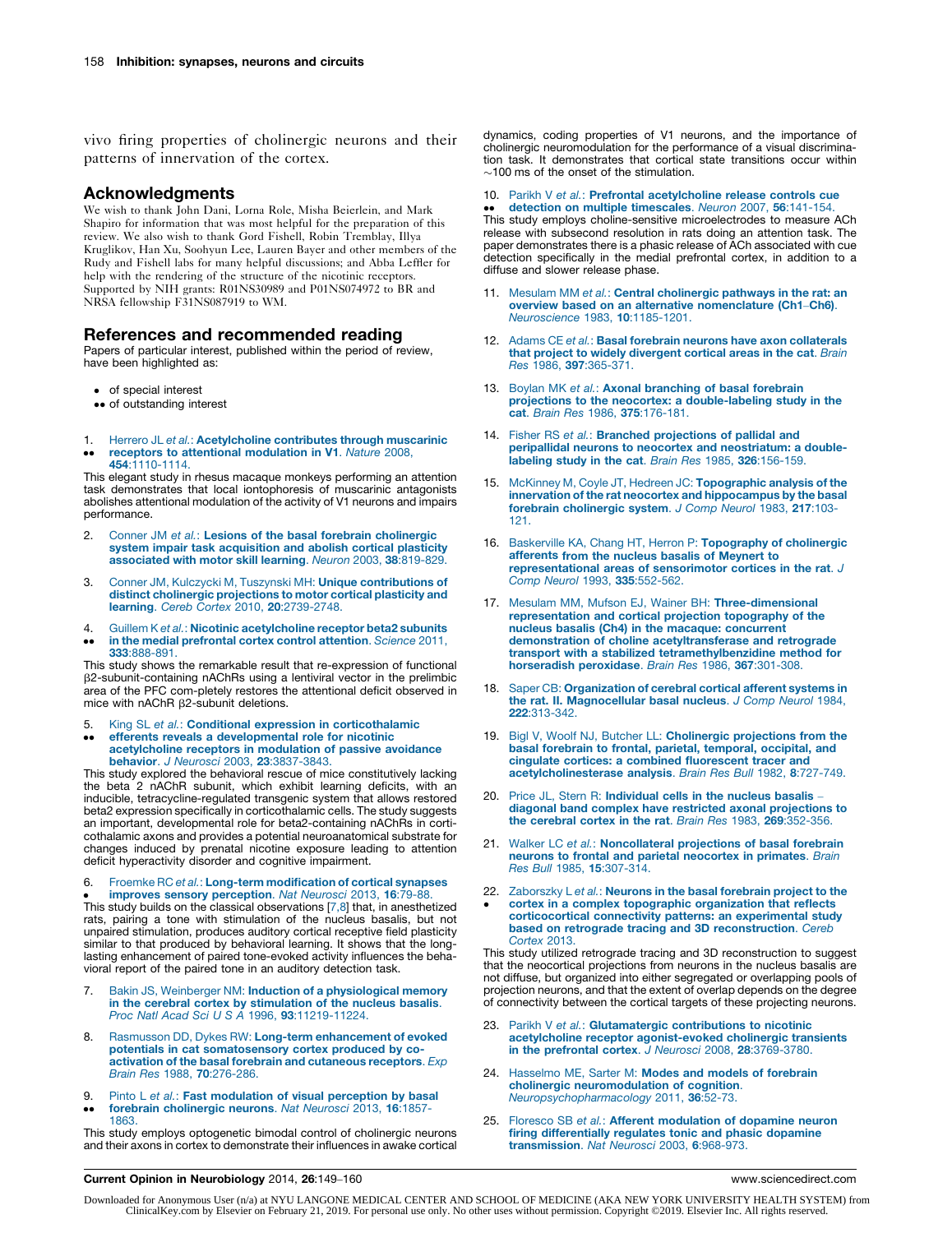- <span id="page-10-0"></span>26. Grace AA: Phasic versus tonic [dopamine](http://refhub.elsevier.com/S0959-4388(14)00050-6/sbref0130) release and the modulation of dopamine system [responsivity:](http://refhub.elsevier.com/S0959-4388(14)00050-6/sbref0130) a hypothesis for the etiology of [schizophrenia](http://refhub.elsevier.com/S0959-4388(14)00050-6/sbref0130). Neuroscience 1991, 41:1-24.
- 27. Smiley JF, Morrell F, Mesulam MM: [Cholinergic](http://refhub.elsevier.com/S0959-4388(14)00050-6/sbref0135) synapses in human cerebral cortex: an [ultrastructural](http://refhub.elsevier.com/S0959-4388(14)00050-6/sbref0135) study in serial sections. Exp Neurol 1997, 144[:361-368.](http://refhub.elsevier.com/S0959-4388(14)00050-6/sbref0135)
- 28. Turrini P et al.: [Cholinergic](http://refhub.elsevier.com/S0959-4388(14)00050-6/sbref0140) nerve terminals establish classical [synapses](http://refhub.elsevier.com/S0959-4388(14)00050-6/sbref0140) in the rat cerebral cortex: synaptic pattern and age-related atrophy. [Neuroscience](http://refhub.elsevier.com/S0959-4388(14)00050-6/sbref0140) 2001, 105:277-285.
- 29. De Lima AD, Singer W: [Cholinergic](http://refhub.elsevier.com/S0959-4388(14)00050-6/sbref0145) innervation of the cat striate cortex: a choline acetyltransferase [immunocytochemical](http://refhub.elsevier.com/S0959-4388(14)00050-6/sbref0145) analysis. J Comp Neurol 1986, 250[:324-338.](http://refhub.elsevier.com/S0959-4388(14)00050-6/sbref0145)
- 30. Umbriaco D et al.: [Ultrastructural](http://refhub.elsevier.com/S0959-4388(14)00050-6/sbref0150) and morphometric features of the [acetylcholine](http://refhub.elsevier.com/S0959-4388(14)00050-6/sbref0150) innervation in adult rat parietal cortex: an electron [microscopic](http://refhub.elsevier.com/S0959-4388(14)00050-6/sbref0150) study in serial sections. J Comp Neurol 1994, 348[:351-373.](http://refhub.elsevier.com/S0959-4388(14)00050-6/sbref0150)
- 31. Mrzljak L et al.: [Cholinergic](http://refhub.elsevier.com/S0959-4388(14)00050-6/sbref0155) synaptic circuitry in the macaque [prefrontal](http://refhub.elsevier.com/S0959-4388(14)00050-6/sbref0155) cortex. J Comp Neurol 1995, 357:603-617.
- 32. Aoki C, Kabak S: [Cholinergic](http://refhub.elsevier.com/S0959-4388(14)00050-6/sbref0160) terminals in the cat visual cortex: [ultrastructural](http://refhub.elsevier.com/S0959-4388(14)00050-6/sbref0160) basis for interaction with glutamate-[immunoreactive](http://refhub.elsevier.com/S0959-4388(14)00050-6/sbref0160) neurons and other cells. Vis Neurosci 1992, 8[:177-191.](http://refhub.elsevier.com/S0959-4388(14)00050-6/sbref0160)
- 33. Descarries L, Gisiger V, Steriade M: Diffuse [transmission](http://refhub.elsevier.com/S0959-4388(14)00050-6/sbref0165) by [acetylcholine](http://refhub.elsevier.com/S0959-4388(14)00050-6/sbref0165) in the CNS. Prog Neurobiol 1997, 53:603-625.
- 34. Groves PM, Linder JC, Young SJ: [5-Hydroxydopamine-labeled](http://refhub.elsevier.com/S0959-4388(14)00050-6/sbref0170) dopaminergic axons: [three-dimensional](http://refhub.elsevier.com/S0959-4388(14)00050-6/sbref0170) reconstructions of axons, synapses and [postsynaptic](http://refhub.elsevier.com/S0959-4388(14)00050-6/sbref0170) targets in rat neostriatum. [Neuroscience](http://refhub.elsevier.com/S0959-4388(14)00050-6/sbref0170) 1994, 58:593-604.
- 35. Takacs VT, Freund TF, Nyiri G: Neuroligin 2 is [expressed](http://refhub.elsevier.com/S0959-4388(14)00050-6/sbref0175) in  $\bullet$ synapses [established](http://refhub.elsevier.com/S0959-4388(14)00050-6/sbref0175) by cholinergic cells in the mouse brain. PLoS ONE 2013, 8[:e72450.](http://refhub.elsevier.com/S0959-4388(14)00050-6/sbref0175)

Using serial electron microscopic of sections double labeled for neuroligin 2 and choline acetyltransferase this study found neuroligin 2 in the postsynaptic membrane of cholinergic synapses in neocortex and other brain areas. Contact sites that were strongly labeled for neuroligin 2 did not resemble typical synapses. On the basis of these data, the paper suggests that cholinergic axons form synaptic connections much more frequently than what was previously recognized.

- Krnjevic K, Pumain R, Renaud L: The [mechanism](http://refhub.elsevier.com/S0959-4388(14)00050-6/sbref0180) of excitation by [acetylcholine](http://refhub.elsevier.com/S0959-4388(14)00050-6/sbref0180) in the cerebral cortex. J Physiol 1971, 215:247-268.
- 37. Thiele A: [Muscarinic](http://refhub.elsevier.com/S0959-4388(14)00050-6/sbref0185) signaling in the brain. Annu Rev Neurosci 2013, 36[:271-294.](http://refhub.elsevier.com/S0959-4388(14)00050-6/sbref0185)
- 38. Dani JA, Bertrand D: Nicotinic [acetylcholine](http://refhub.elsevier.com/S0959-4388(14)00050-6/sbref0190) receptors and nicotinic cholinergic [mechanisms](http://refhub.elsevier.com/S0959-4388(14)00050-6/sbref0190) of the central nervous system. Annu Rev [Pharmacol](http://refhub.elsevier.com/S0959-4388(14)00050-6/sbref0190) Toxicol 2007, 47:699-729.
- 39. Buzsaki G et al.: [Interneuron](http://refhub.elsevier.com/S0959-4388(14)00050-6/sbref0195) Diversity series: circuit complexity **and axon wiring economy of cortical [interneurons](http://refhub.elsevier.com/S0959-4388(14)00050-6/sbref0195)**. Trends<br>Neurosci 2004, **27**[:186-193.](http://refhub.elsevier.com/S0959-4388(14)00050-6/sbref0195)
- 40. [Klausberger](http://refhub.elsevier.com/S0959-4388(14)00050-6/sbref0200) T, Somogyi P: Neuronal diversity and temporal dynamics: the unity of [hippocampal](http://refhub.elsevier.com/S0959-4388(14)00050-6/sbref0200) circuit operations. [Science](http://refhub.elsevier.com/S0959-4388(14)00050-6/sbref0200) 2008, 321:53-57.
- 41. Isaacson JS, Scanziani M: How [inhibition](http://refhub.elsevier.com/S0959-4388(14)00050-6/sbref0205) shapes cortical activity. Neuron 2011, 72[:231-243.](http://refhub.elsevier.com/S0959-4388(14)00050-6/sbref0205)
- 42. Petilla Interneuron [Nomenclature](http://refhub.elsevier.com/S0959-4388(14)00050-6/sbref0210) G et al.: Petilla terminology: [nomenclature](http://refhub.elsevier.com/S0959-4388(14)00050-6/sbref0210) of features of GABAergic interneurons of the cerebral cortex. Nat Rev Neurosci 2008, 9[:557-568.](http://refhub.elsevier.com/S0959-4388(14)00050-6/sbref0210)
- 43. Fishell G, Rudy B: [Mechanisms](http://refhub.elsevier.com/S0959-4388(14)00050-6/sbref0215) of inhibition within the [telencephalon:](http://refhub.elsevier.com/S0959-4388(14)00050-6/sbref0215) ''where the wild things are''. Annu Rev Neurosci 2011, 34[:535-567.](http://refhub.elsevier.com/S0959-4388(14)00050-6/sbref0215)
- 44. Parra P, Gulyas AI, Miles R: How many subtypes of [inhibitory](http://refhub.elsevier.com/S0959-4388(14)00050-6/sbref0220) cells in the [hippocampus?](http://refhub.elsevier.com/S0959-4388(14)00050-6/sbref0220) Neuron 1998, 20:983-993.
- 45. Lawrence JJ: [Cholinergic](http://refhub.elsevier.com/S0959-4388(14)00050-6/sbref0225) control of GABA release: emerging **parallels between neocortex and [hippocampus](http://refhub.elsevier.com/S0959-4388(14)00050-6/sbref0225)**. *Trends*<br>Neurosci 2008, **31**[:317-327.](http://refhub.elsevier.com/S0959-4388(14)00050-6/sbref0225)
- 46. Xu H et al.: Neocortical [somatostatin-expressing](http://refhub.elsevier.com/S0959-4388(14)00050-6/sbref0230) GABAergic interneurons disinhibit the [thalamorecipient](http://refhub.elsevier.com/S0959-4388(14)00050-6/sbref0230) layer 4. Neuron 2013, 77[:155-167.](http://refhub.elsevier.com/S0959-4388(14)00050-6/sbref0230)

#### 47. Lee S et al.: The largest group of superficial [neocortical](http://refhub.elsevier.com/S0959-4388(14)00050-6/sbref0235) --GABAergic [interneurons](http://refhub.elsevier.com/S0959-4388(14)00050-6/sbref0235) expresses ionotropic serotonin receptors. J Neurosci 2010, 30[:16796-16808.](http://refhub.elsevier.com/S0959-4388(14)00050-6/sbref0235)

This paper demonstrated that 5HT3a receptor-expressing neocortical interneurons do not overlap with PV and SOM-expressing populations and that together these three groups account for nearly 100% of all GABAergic INs. It also demonstrated that 5HT3 INs are enriched in superficial layers, where they represent the major IN population. All 5HT3 INs, independently of morphology or electrophysiological properties are depolarized by nicotine and the 5HT3 agonist mCPBG.

- 48. Batista-Brito R, Fishell G: The [developmental](http://refhub.elsevier.com/S0959-4388(14)00050-6/sbref0240) integration of cortical [interneurons](http://refhub.elsevier.com/S0959-4388(14)00050-6/sbref0240) into a functional network. Curr Top Dev Biol 2009, 87[:81-118.](http://refhub.elsevier.com/S0959-4388(14)00050-6/sbref0240)
- 49. Rudy B et al.: Three groups of [interneurons](http://refhub.elsevier.com/S0959-4388(14)00050-6/sbref0245) account for nearly 100% of [neocortical](http://refhub.elsevier.com/S0959-4388(14)00050-6/sbref0245) GABAergic neurons. Dev Neurobiol 2011, 71[:45-61.](http://refhub.elsevier.com/S0959-4388(14)00050-6/sbref0245)

#### 50. Lee S et al.: A [disinhibitory](http://refhub.elsevier.com/S0959-4388(14)00050-6/sbref0250) circuit mediates motor integration

- in the [somatosensory](http://refhub.elsevier.com/S0959-4388(14)00050-6/sbref0250) cortex. Nat Neurosci 2013, 16:1662-1670. This study discovered a role for bipolar/bitufted 5HT3aR-VIP INs in mediating sensorimotor integration in barrel cortex and that these cells mediate disinhibition of PCs by inhibiting SOM interneurons.

51. Pi HJ et al.: Cortical [interneurons](http://refhub.elsevier.com/S0959-4388(14)00050-6/sbref0255) that specialize in disinhibitory [control](http://refhub.elsevier.com/S0959-4388(14)00050-6/sbref0255). Nature 2013, 503:521-4.

• control. Nature 2013, 503:521-4.<br>These authors demonstrate that stimulation of VIP INs decreased the firing of SOM INs and some PV INs but increased the firing in pyramidal cells in both the auditory and the medial prefrontal cortices. The study showed that the disinhibition mediated by VIP neurons enhances the subpopulation of PCs that are responsive to tones in auditory cortex.

- Palmer LM et al.: The cellular basis of [GABA\(B\)-mediated](http://refhub.elsevier.com/S0959-4388(14)00050-6/sbref0260) [interhemispheric](http://refhub.elsevier.com/S0959-4388(14)00050-6/sbref0260) inhibition. Science 2012, 335:989-993.
- 53. [Cruikshank](http://refhub.elsevier.com/S0959-4388(14)00050-6/sbref0265) SJ et al.: Thalamic control of layer 1 circuits in prefrontal cortex. J Neurosci 2012, 32[:17813-17823.](http://refhub.elsevier.com/S0959-4388(14)00050-6/sbref0265)
- 54. Gentet LJ et al.: Unique functional properties of [somatostatin](http://refhub.elsevier.com/S0959-4388(14)00050-6/sbref0270)expressing [GABAergic](http://refhub.elsevier.com/S0959-4388(14)00050-6/sbref0270) neurons in mouse barrel cortex. Nat Neurosci 2012, 15[:607-612.](http://refhub.elsevier.com/S0959-4388(14)00050-6/sbref0270)
- 55. [Taniguchi](http://refhub.elsevier.com/S0959-4388(14)00050-6/sbref0275) H et al.: A resource of Cre driver lines for genetic targeting of [GABAergic](http://refhub.elsevier.com/S0959-4388(14)00050-6/sbref0275) neurons in cerebral cortex. Neuron 2011, 71[:995-1013.](http://refhub.elsevier.com/S0959-4388(14)00050-6/sbref0275)
- 56. Letzkus JJ et al.: A [disinhibitory](http://refhub.elsevier.com/S0959-4388(14)00050-6/sbref0280) microcircuit for associative fear learning in the auditory cortex. Nature 2011, 480[:331-335.](http://refhub.elsevier.com/S0959-4388(14)00050-6/sbref0280)
- 57. Hulme EC, Birdsall NJ, Buckley NJ: [Muscarinic](http://refhub.elsevier.com/S0959-4388(14)00050-6/sbref0285) receptor subtypes. Annu Rev [Pharmacol](http://refhub.elsevier.com/S0959-4388(14)00050-6/sbref0285) Toxicol 1990, 30:633-673.
- 58. Madison DV, [Lancaster](http://refhub.elsevier.com/S0959-4388(14)00050-6/sbref0290) B, Nicoll RA: Voltage clamp analysis of cholinergic action in the [hippocampus](http://refhub.elsevier.com/S0959-4388(14)00050-6/sbref0290). J Neurosci 1987, 7[:733-741.](http://refhub.elsevier.com/S0959-4388(14)00050-6/sbref0290)
- 59. Arroyo S et al.: [Prolonged](http://refhub.elsevier.com/S0959-4388(14)00050-6/sbref0295) disynaptic inhibition in the cortex -mediated by slow, [non-alpha7](http://refhub.elsevier.com/S0959-4388(14)00050-6/sbref0295) nicotinic excitation of a specific

subset of cortical [interneurons](http://refhub.elsevier.com/S0959-4388(14)00050-6/sbref0295). J Neurosci 2012, 32:3859-3864. This is the first paper to report the use of optogenetics to study cholinergic influences on neocortical neurons in acute slices. Nicotinic responses were observed on L1 INs and on layer II/III bipolar/bitufted INs, but not on FS cells. The responses mediated feed forward inhibition onto layer II/III PCs and FS neurons.

- 60. Shen JX, Yakel JL: Nicotinic acetylcholine [receptor-mediated](http://refhub.elsevier.com/S0959-4388(14)00050-6/sbref0300) calcium signaling in the nervous system. Acta [Pharmacol](http://refhub.elsevier.com/S0959-4388(14)00050-6/sbref0300) Sin<br>2009, 30[:673-680.](http://refhub.elsevier.com/S0959-4388(14)00050-6/sbref0300)
- 61. Berg DK, Conroy WG: Nicotinic alpha 7 [receptors:](http://refhub.elsevier.com/S0959-4388(14)00050-6/sbref0305) synaptic options and [downstream](http://refhub.elsevier.com/S0959-4388(14)00050-6/sbref0305) signaling in neurons. J Neurobiol 2002, 53[:512-523.](http://refhub.elsevier.com/S0959-4388(14)00050-6/sbref0305)
- 62. 62. Gulledge AT, Stuart GJ: [Cholinergic](http://refhub.elsevier.com/S0959-4388(14)00050-6/sbref0310) inhibition of neocortical<br>• pyramidal neurons. J Neurosci 2005, 25[:10308-10320.](http://refhub.elsevier.com/S0959-4388(14)00050-6/sbref0310)

This elegant study examined the effects of ACh application to layer 5 pyramidal cells and found that besides the classical sustained activation, there is a phasic hyperpolarization mediated by the same muscarinic receptor. Quantitative examination showed that the two muscarinic responses required different lengths of ACh exposure, but both were much less than 1 s.

63. Gu Z, Yakel JL: [Timing-dependent](http://refhub.elsevier.com/S0959-4388(14)00050-6/sbref0315) septal cholinergic induction -of dynamic [hippocampal](http://refhub.elsevier.com/S0959-4388(14)00050-6/sbref0315) synaptic plasticity. Neuron 2011, 71[:155-165.](http://refhub.elsevier.com/S0959-4388(14)00050-6/sbref0315)

www.sciencedirect.com **Current Opinion in Neurobiology** 2014, 26:149-160